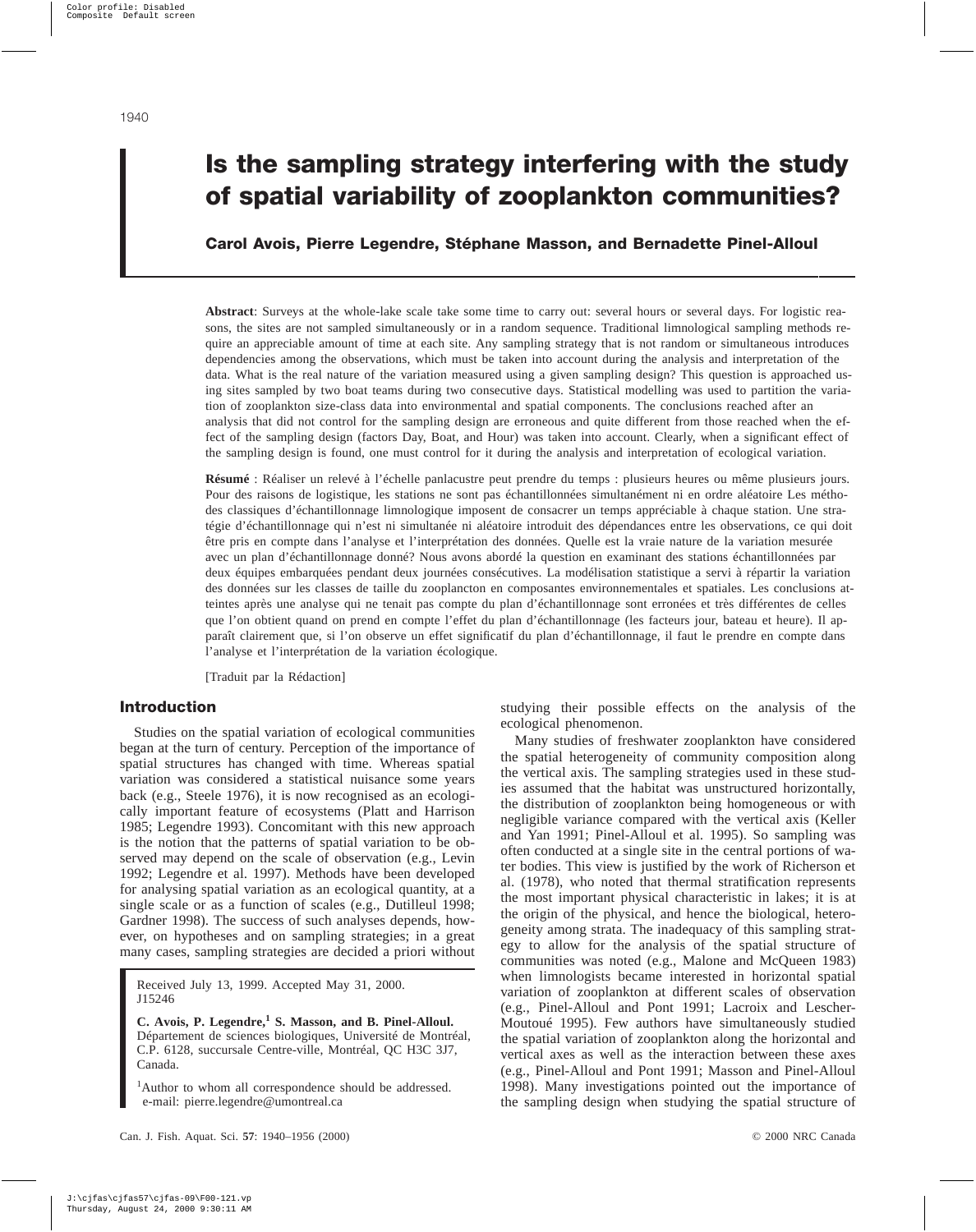communities and the environmental variables that may influence them (e.g., Pinel-Alloul and Pont 1991). The spatial distribution of zooplankton depends to a large extent on the observation scale; spatial heterogeneity increases rapidly with the extent of the sampling area, and communities have different types of spatial distribution at different scales (e.g., Pinel-Alloul and Pont 1991; Lacroix and Lescher-Moutoué 1995). Patalas and Salki (1993) insisted on the fact that the type of spatial structure that can be detected in lake communities depends on the size of the lake (i.e., the "extent" of the sampling area) and on the number of sampling sites (which, together with the extent, determines the sampling interval; the components of a scale are described by Legendre and Legendre 1998).

Zooplankton patches have been detected on scales ranging from centimetres (1–100 cm; Byron et al. 1983; Butorina 1986) to kilometres (1–100 km; Richerson et al. 1978; Patalas and Salki 1992), but the greatest spatial heterogeneity was observed along the vertical rather than the horizontal axis. Spatial variation in plankton distributions in whole lakes has been attributed to a wide variety of environmental factors (Lens et al. 1986). The environmental variables that explain the spatial structure of zooplankton communities also depend on the scale of the observations. Malone and McQueen (1983) recognised four categories of spatial structures representing: (*i*) large patterns (>1 km in diameter) induced by vectorial forces (Patalas 1969) or by seasonal (Urabe 1989) and morphometric variables (Urabe and Murano 1986), (*ii*) coarse- and fine-scaled patterns (approximately 10–1000 m in diameter) caused by wind-induced currents (e.g., Riley 1976) or by the combined effects of shore avoidance and vertical migrations (Ringelberg 1991), (*iii*) Langmuir circulation patterns caused by behavioural interactions (De Nie et al. 1980) and a combination of water movement, light orientation, and active swimming, and (*iv*) swarming patterns (from a few centimetres to several metres in diameter), potentially caused by biotic factors. Zooplankton patchiness over broad and fine scales is the result of many physical and chemical processes interacting with several biological processes, as described by the "multiple driving force hypothesis" (for a review, see Pinel-Alloul 1995), with the predominance of abiotic factors at large spatial scales and that of biotic factors at smaller scales.

Sampling strategies for analysing the horizontal and vertical structures of zooplankton communities have focused, in most cases, on spatially limited lake areas (e.g., transects or quadrats; e.g., Pinel-Alloul and Pont 1991; Visman et al. 1994). Ecologists now wish to maximize the extent of the study area (Masson and Pinel-Alloul 1998) and the number of sites sampled in order to expand the investigations to a scale of observation covering whole lakes (Pinel-Alloul et al. 1999). By doing so, they hope to understand the spatial structuring of communities at that scale and be able to compare the results with the spatial structures determined for spatially limited lake areas (Gaudy et al. 1995; Lacroix and Lescher-Moutoué 1995). However, this may change the nature of the variation measured, since, generally, all sites are not sampled simultaneously. In many studies where sampling covered a few hours or days, the temporal effects were not taken into account during the analysis of spatial variation because daily and short-term variations were considered negligible (e.g., Gaudy et al. 1995; Lacroix and Lescher-Moutoué 1995). Was this assumption justified? The effects of the abiotic and biotic factors on the spatial variation of zooplankton change not only with the spatial scale but also with the temporal scale over days or seasons (e.g., Pinel-Alloul and Pont 1991). Gaston and McArdle (1994) recognised the importance of incorporating the temporal dependency of spatial sampling in their analysis.

Temporal and spatiotemporal short-term variations in community structure are well established. They are inherent to the zooplankton community, caused by migrations of organisms which may be vertical and (or) horizontal (Angeli et al. 1995; Lauridsen and Buenk 1996) and linked or not to diurnal variations (e.g., Lauridsen and Buenk 1996). Light (e.g., Ringelberg 1991; Richards et al. 1996), food (Haney and Hall 1975), temperature of the upper water layers (Manca et al. 1986), competition (e.g., Wright et al. 1980), and visual or nonvisual predation (Bollens and Frost 1989; Herwig and Schindler 1996) are all important in explaining migration movements. Some of these factors, like the physical stratification of water columns (Richerson et al. 1978; Pinel-Alloul et al. 1988), predation and competition (e.g., Visman et al. 1994), and sources of food (Tessier 1986), are also considered important in determining the spatial distributions of zooplankton communities (Pinel-Alloul 1995).

An artifactual spatial structure may be generated in the data by the sampling design, caused by the route followed by the boats visiting the sampling stations in sequence, if the duration of the trip is important (Ibanez 1973). In such a case, the sampling design does not guarantee that spatial variation is the only type of variation found in the data, and we must ask the question: what is the real nature of the variation measured using the sampling design?

The original purpose of the sampling program reported in this paper was to verify hypotheses put forward in previous studies at the within-lake scale  $(H(1.x)$  designates an alternative hypothesis whereas  $H(0.x)$  stands for the corresponding null hypothesis):  $H(1.2)$ : "the abiotic factors play a dominant role in determining the horizontal spatial variation of zooplankton" and *H*(1.3): "a combination of abiotic and biotic factors is necessary to explain the vertical spatial variation of zooplankton"; the sampling extent was the whole lake.

Actually, the sampling strategy used in the field generated variation among sites that may look like spatial variation,while in fact, it may reflect other aspects of the sampling design. To check this, the following questions must be asked. How large is the short-term temporal variation found among sites during sampling compared with the spatial variation? How does the collinearity between short-term temporal variation and spatial variation affect the relationships identified between the zooplankton and the abiotic and biotic factors? Accordingly, the objectives of this paper are (*i*) to test the null hypothesis  $H(0.1)$  that "there is no significant" effect of the sampling design on the detected spatial structure of the zooplankton data" and (*ii*) if a significant effect is identified  $(H(1.1))$  to determine its impact on the analysis of the spatial structure of the zooplankton data, before proceeding with hypotheses *H*(1.2) and *H*(1.3) above. On the other hand, if a significant effect of the sampling design is not identified, one can proceed directly with hypotheses *H*(1.2) and *H*(1.3).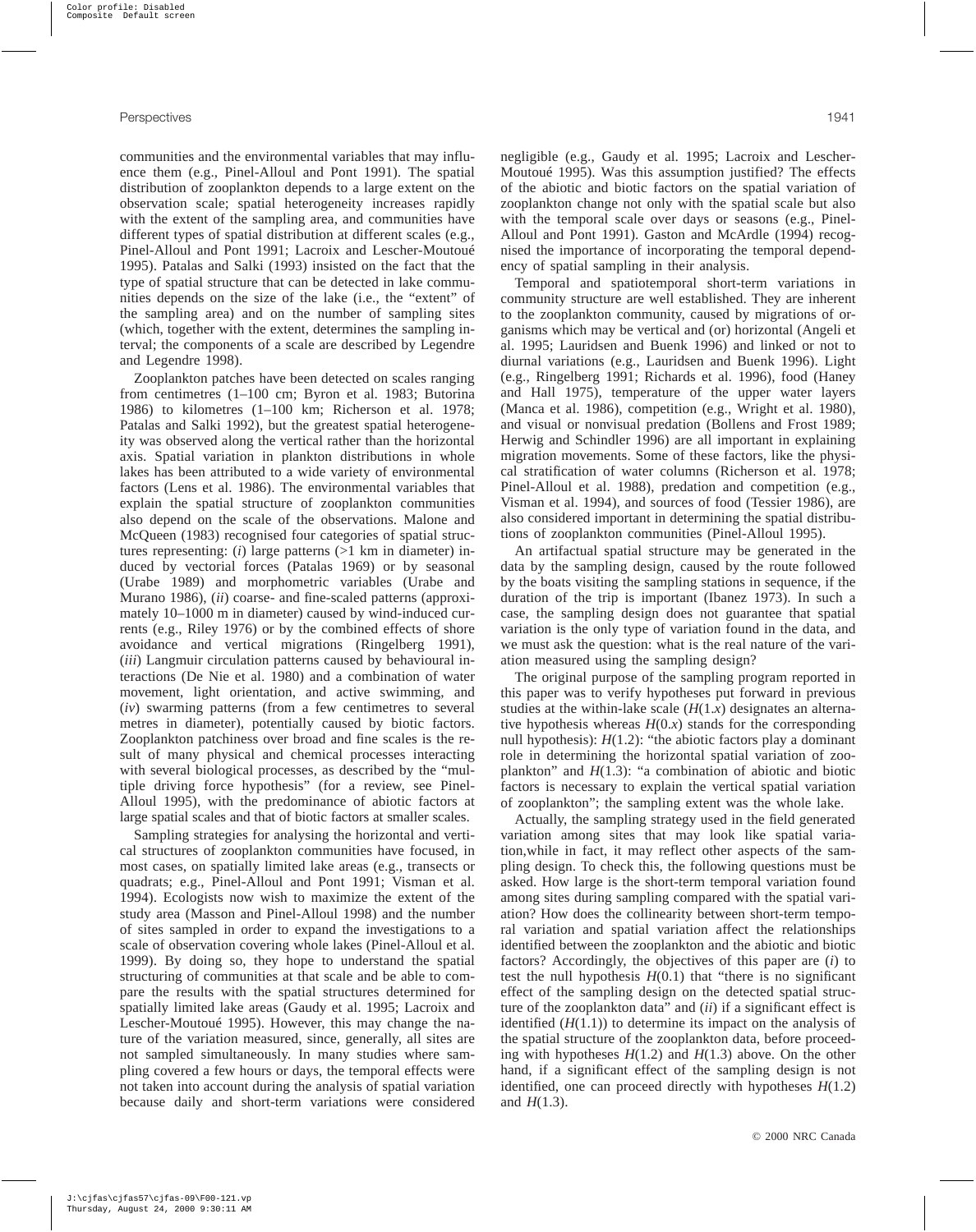**Fig. 1.** Map of Lake Cromwell (74°00′W, 45°49′N) showing the 50 sampling sites in Québec, Qué. Day 1 (bold): sites 1–25; day 2: sites 26–50. The sites sampled from boats 1 and 2 are identified by a bullet and an asterisk, respectively. Solid lines are the isobaths (3, 6, and 9 m), broken lines delimit the macrophyte zones, and arrows represent water inputs and output.



The statistical methods used to test these hypotheses are appropriate for lakes; they may also prove useful in studies of marine plankton. The description of the spatial distribution of zooplankton and its interpretation using explanatory abiotic and biotic factors (hypotheses *H*(1.2) and *H*(1.3) above) will be the subject of another paper.

## **Materials and methods**

#### **Sampling strategy**

Lake Cromwell (74°00′W, 45°49′N) is located on the territory of the Station de biologie des Laurentides (Université de Montréal), approximately 80 km north of Montréal, Québec. This small Canadian Shield mesotrophic lake (surface area 9.2 ha) is shallow (mean and maximum depths of 3 and 9.1 m, respectively), humic, lightly acidic, and dimictic (Pinel-Alloul and Pont 1991). Lake Cromwell is also characterised by high planktivorous and benthivorous fish abundances and the absence of piscivorous fish species.

Considering the purposes of this study as well as the results of previous investigations on the spatial structure of zooplankton, particularly those conducted previously in Lake Cromwell (e.g., Pinel-Alloul and Pont 1991), a sampling strategy was developed to cover the whole lake while minimising the variance due to the temporal variation inherent to zooplankton communities. Sampling, conducted in the summer, was diurnal (from 07:00 to 19:00) to eliminate possible effects of nycthemeral vertical migrations of zooplankton. The lake area, diurnal period, and allowable sampling effort were considered in determining the elements of the sampling scale (grain size, extent, and sampling interval). Systematic sampling of 50 sites, in a staggered arrangement on the surface of the lake, was conducted during 2 consecutive days (factor Day below); 25 sites were sampled on 3 August (sites 1–25) and 25 more on 4 August 1994 (sites 26–50). Two teams (hereafter called "boats") were at work each day, conducting sampling at the first 13 sites (out of 25) in parallel with the last 12 sites in order to reduce possible daily effects (Fig. 1). The time of sampling was recorded for each site (factor Hour below). The spatial sampling interval was 35 m east–west and 22 m north–south; so the sampling grid allowed the study of coarse-scale spatial phenomena (type II variation in Pinel-Alloul and Pont 1991). Due to lake morphology, the limnetic strata contained 50 sampling points in the epilimnion (0–  $2.5$  m),  $36$  in the metalimnion  $(2.5-5$  m), and  $13$  in the hypolimnion (5 m-bottom). The sampling dates were chosen to correspond to the period of maximum summer stratification (Jordan et al. 1988).

At each site, 11 physical and chemical variables were measured: pH, turbidity (NTU), temperature (degrees Celsius), alkalinity (milligrams per litre), maximum depth (metres), conductivity (microsiemens per centimetre), dissolved oxygen (DO, milligrams per litre), dissolved silica (DSI, micrograms per litre), total dissolved nitrogen (TDN, micrograms per litre), dissolved organic carbon (DOC, milligrams per litre), and total dissolved phosphorus (TDP, micrograms per litre). Four biological variables were also measured: chlorophyll *a* concentration (micrograms per litre) of phytoplankton  $\langle 20 \text{ and } 20 \mu \text{m} \rangle$ , density (individuals per litre) and mean length (millimetres) of Chaoboridae. The biomass of limnoplankton (micrograms per litre) (i.e., all zooplankton and organic matter collected in the water samples) was the response variable of the study; it was divided into four size-classes (>500, 202– 500, 100–202, and 53–100  $\mu$ m). The field and laboratory methods are fully described in Masson and Pinel-Alloul (1998).

#### **Statistical analyses**

#### *Is there a significant effect of the sampling design on the detected spatial structure of the zooplankton size-class data?*

Multifactorial analysis of covariance (ANCOVA) was used to test the hypothesis  $H(0.1)$  of no significant effect of the sampling design on the spatial structure of the zooplankton size-class data. Multifactorial analyses of variance (ANOVA) and covariance (ANCOVA) are tools which provide insights into the nature of variation of natural events, considering simultaneously the effects of several factors. Three factors were used to characterise the sampling design: Day (two levels: fixed and qualitative; this factor is considered fixed because the sampling days were chosen to be consecutive), Boat (two levels: fixed and qualitative), and Hour (covariable). The factors Day and Boat are crossed. The design of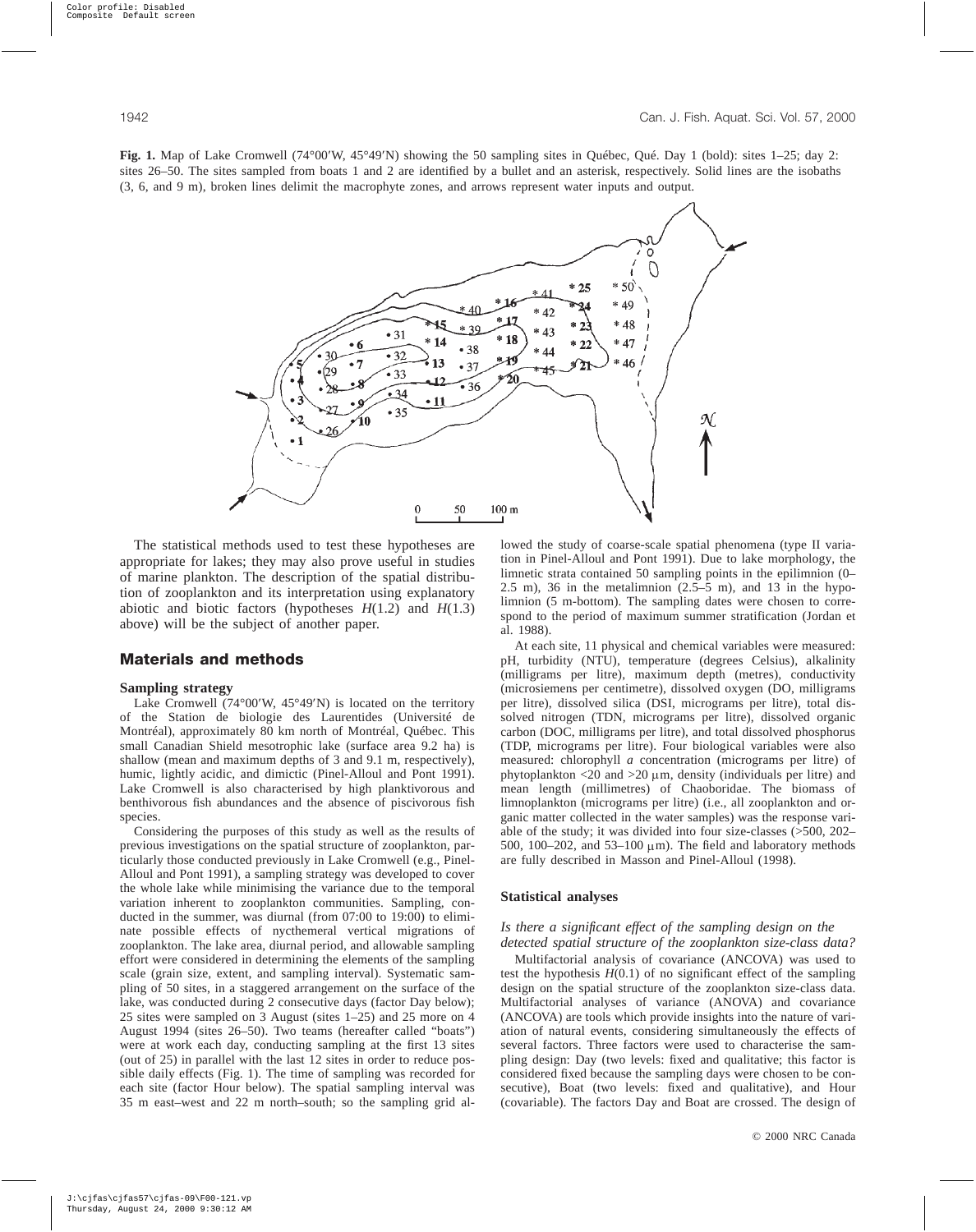**Table 1.** Three-way ANCOVA design with two fixed factors and one random factor (mixed model) used to test the hypothesis  $H(0.1)$  of no significant effect of the sampling design on the spatial structure of the zooplankton size-class data.  $MS = mean$ square.

| Source of variation                      | MS               | <i>F</i> statistic                 |
|------------------------------------------|------------------|------------------------------------|
| Main effects                             |                  |                                    |
| Day (d), fixed, qualitative, balanced    | MS <sub>d</sub>  | $MS_d/MS_{hd}$                     |
| Boat (b), fixed, qualitative, unbalanced | MS <sub>b</sub>  | MS <sub>b</sub> /MS <sub>hh</sub>  |
| Hour (h), covariable                     | MS <sub>b</sub>  | MS <sub>h</sub> /MS <sub>res</sub> |
| First-order interactions                 |                  |                                    |
| $Day \times Board$ (db)                  | $MS_{\rm dh}$    | $MS_{db}/MS_{dbh}$                 |
| Hour $\times$ Day (hd)                   | MS <sub>hd</sub> | $MS_{hd}/MS_{res}$                 |
| Hour $\times$ Boat (hb)                  | $MS_{hh}$        | $MS_{hh}/MS_{res}$                 |
| Second-order interaction                 |                  |                                    |
| Day $\times$ Boat $\times$ Hour (dbh)    | $MS_{dbh}$       | $MS_{dbh}/MS_{res}$                |
| Residual (res)                           | $MS_{res}$       |                                    |

the analysis was unbalanced, since the factor Boat had unequal sample sizes (i.e., level 1,  $n = 13$ ; level 2,  $n = 12$ ), so type III sums of squares (SS) were used in the analyses (Shaw and Mitchell-Olds 1993). Type III SS are designed to quantify the effects of particular factors adjusted for all the other factors in the model; they have the property that the various SS resulting from the partition do not add up to the total SS. The hypotheses tested using type III SS are constructed as if each combination of factors in the model had an equal number of observations, giving each combination of factors an equal weight. Thus, three-way ANCOVA with mixed model, unbalanced, has been used to test the null hypotheses about the main effects Day, Boat, and Hour, the first-order interactions Day  $\times$  Boat, Hour  $\times$  Day, and Hour  $\times$  Boat, and the second-order interaction Day  $\times$  Boat  $\times$  Hour in the model (Table 1), starting with the latter:  $H_{0(1)}$ : there is no interaction between factors Day, Boat, and Hour.

If the second-order interaction was not significant, it was eliminated from the model and the first-order interactions were tested:  $H_{0(2)}$ : there is no interaction between factors Day and Boat,  $H_{0(3)}$ : there is no interaction between factors Day and Hour, and  $H_{0(4)}$ : there is no interaction between factors Boat and Hour.

If there is independence between any effects of Day, Boat, and Hour, the main effects can be tested:  $H_{0(5)}$ : there are no differences among the levels of factor Day,  $H_{0(6)}$ : there are no differences among the levels of factor Boat, and  $\hat{H}_{0(7)}$ : there are no differences among the levels of factor Hour.

The procedure was stopped when at least one high-order interaction was found to be significant, considering the hierarchy of the analysis. A significant interaction tells us that the size and (or) nature of a main effect changes across the levels of the other factor (and vice versa). Thus, one always examines the highest order interaction first, i.e.,  $Day \times Board \times Hour$ . If this interaction is significant, there is no point in examining the first-order interactions or the main effects on their own. The SS component Day SS measured the unevenness between days, independent of boat and hour (if the interaction terms are not significant). If a difference between days was found, it could be attributed either to temporal variation inherent to the zooplankton size-class data or to the sampling design, since the sites sampled on the two days were neither the same nor paired into strata. The same reasoning applied to the component Hour SS. For the component Boat SS associated with differences between boats, independent of day and hour (if the interaction terms are not significant), the observed variation may have been caused by the routes of the boats, which may have generated a spatial artefact; it may depend on the generation time or the ability of the organisms to move, relative to the duration of the sampling campaign.

It is not possible to determine exactly the cause of the variation explained by the interaction terms. This variation may be caused by factors influencing the migration of organisms (i.e., temporal and (or) spatiotemporal variations of community) or it may be an artefact due to the sampling design. For this reason, we prefer to talk about an "effect of the sampling design," which includes both.

All hypotheses were tested in a single ANCOVA for each sizeclass of zooplankton. This analysis was done separately for the epi-, meta-, and hypolimnion. The analysis was repeated while considering the three limnetic strata as an additional factor.

We were interested in describing in some detail the effect of the sampling design on the observed patterns of distribution of the zooplankton size-class data in order to optimise the sampling strategy for future studies. A general model was established for the zooplankton community (all four size-classes) in each water stratum and another one for all strata. To obtain a general model, particular models were first computed for each size-class of zooplankton. For each source of variation, the SS from the particular models were added; we recomputed the mean squares, the *F* ratio (which is then a "stacked" univariate *F* statistic, as in Verdonschot and ter Braak 1994), and the associated *p* value, reconstructing the ANCOVA table. The resulting probabilities were approximate, since the covariances among size-classes of zooplankton were not taken into account when summing the SS to create the stacked *F* statistics; this should not generate any important effect, since the covariances among size-classes were low. Results of the stacked *F* analysis were verified using redundancy analysis (see below), which is a multivariate method. Therefore, there were as many general models as there were particular models. The general model selected for the zooplankton size-class data in each stratum and for all strata was the one that had the highest-order significant interaction term, provided that the model was significant; this model also had the highest amount of explained variation. If there was no significant interaction term, we selected the model where the significant main effects explained the largest fraction of the total variance. The SS explained by the model represented the variation generated by the "sampling design"; the residual SS was that unexplained by the design.

#### *No significant effect of the sampling design on the detected zooplankton spatial structure*

When the null hypothesis  $H(0.1)$  could not be rejected, the sampling design was assumed to have no significant effect on the spatial structure of zooplankton and hypotheses  $H(0.2)$  and  $H(0.3)$ could now be tested. The method of partition of ecological variation between environmental and spatial components (Borcard et al. 1992; Borcard and Legendre 1994) was used for this purpose. The analysis produced four independent and additive fractions of the variation: (E), a fraction attributed to the nonspatially structured component of the environmental variables (abiotic and (or) biotic); (SE), a fraction explained by the spatially structured portion of these explanatory variables; (S), a pure broad-scale spatial component that remains unexplained by the current environmental variables and may reflect processes generating spatial heterogeneity that have not been explicitly included in the analysis; and (Un), a fraction of the ecological variation that remains unexplained by the spatial and environmental variables (Fig. 2*a*). This method produces measures of the importance, for the zooplankton data, of the environmental variables and the broad-scale spatial structure. This analysis was carried out using redundancy analysis (RDA) (Rao 1964, 1973; van den Wollenberg 1977) and partial RDA (ter Braak 1988).

RDA combines the properties of two families of methods: regression and ordination. The steps of RDA are as follows: (1) regress each variable in the matrix of response variables on all the explanatory variables and compute the fitted values and (2) carry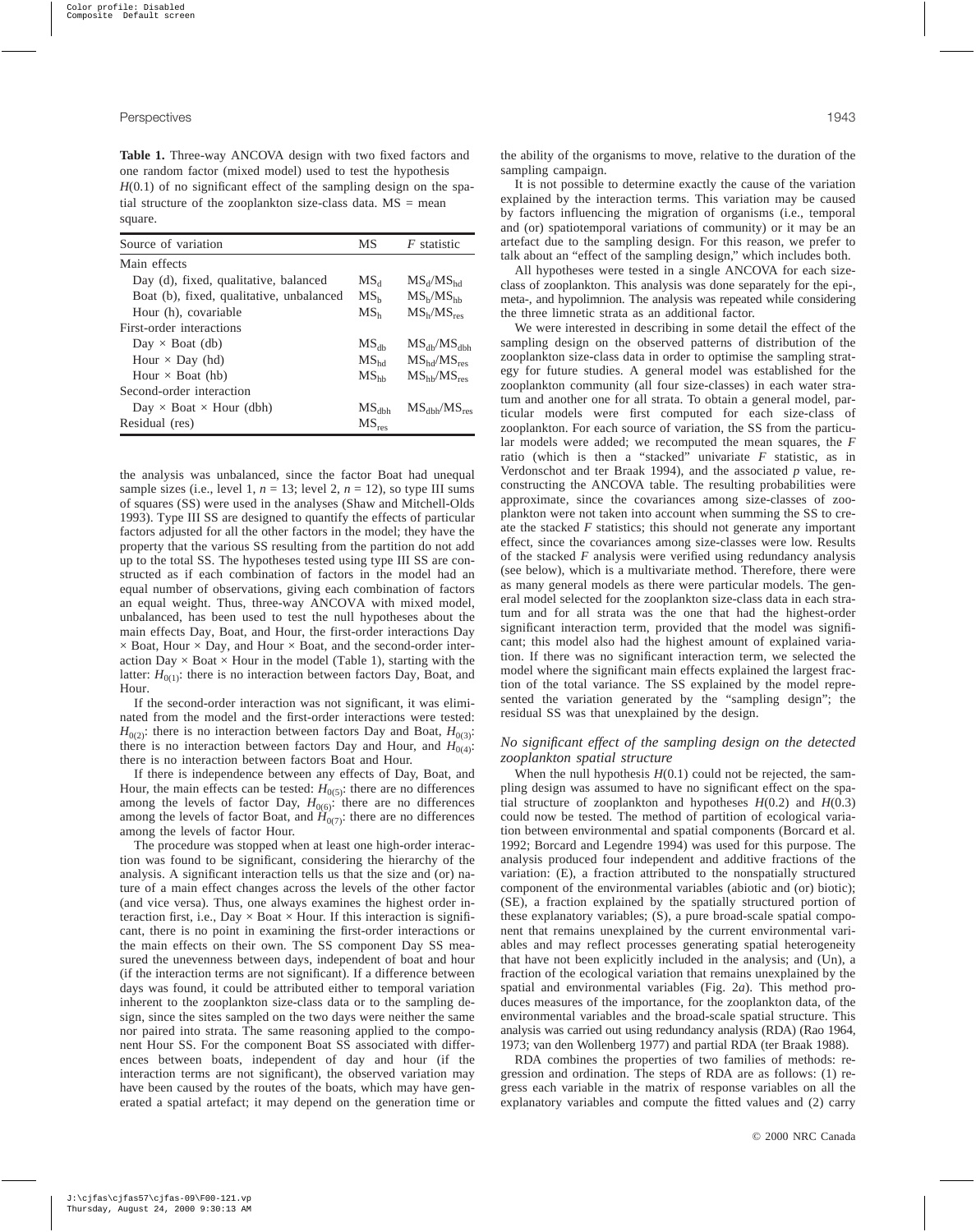**Fig. 2.** (*a*) Partition of the ecological variation of the zooplankton data following Borcard et al. (1992). The total rectangle represents the ecological variation. It is divided into the following: (E), pure environmental variation; (SE), spatially structured environmental variation; (S), pure spatial variation; (Un), unexplained variation. (*b*) Partition of total variation of the zooplankton data, including the sampling design. Step 1: quantification and elimination of the variation explained by the sampling design, which includes the following: (T), pure sampling design variation; (TE), environmental variation explained by the sampling design; (TS), spatial variation explained by the sampling design; (TSE), spatially structured environmental variation explained by the sampling design. Step 2: partition of the residual variation among the environmental and spatial components.





out a principal components analysis of the matrix of fitted values to obtain the eigenvalues and eigenvectors representing the variation explained by the explanatory variables. Partial RDA is a direct extension of partial regression (for details, see Legendre and Legendre 1998). Using RDA, fractions  $(S + SE + E)$ ,  $(S + SE)$ , and  $(SE + E)$  were determined; fractions  $(S)$  and  $(E)$  were obtained by partial RDA, whereas fraction (SE) was obtained by difference, since  $(SE) = (S + SE) + (SE + E) - (S + SE + E)$  (Fig. 2*a*).

## *Significant effect of the sampling design on the detected zooplankton spatial structure*

Rejecting hypothesis *H*(0.1) meant that the sampling design had a significant effect on the spatial structure of the zooplankton variables. When this was the case, the variation of the zooplankton size-class data was analysed in more detail, considering all the deterministic components of the variation for which information was available (Fig. 2*b*). (*i*) The sampling design component (T) characterises the variation generated by the sampling program. This component contains the factors Day, Boat, and Hour as well as their interaction terms and includes (T), (TE), (TS), and (TSE) as defined in the caption to Fig. 2. (*ii*) The spatial component (S) characterises the spatial structure (i.e., the spatial distribution of organisms in their habitat) and is modelled using the geographic positions of the sites, as described below. Fractions (S), (SE), (TS), and (TSE) of variation contain this component. (*iii*) The environmental component (E) includes the effects of abiotic and biotic variables. This component characterises the organisational (functional) structure of populations or communities (reproduction, growth, density, mortality, etc.). Fractions (E), (SE), (TE), and (TSE) of variation contain parts of this component.

Although we cannot be certain whether the components (TE), (TS), and (TSE) should be attributed to the sampling design or to spatial or environmental effects, conservative interpretation of the results requires that we remove all the variance that can be attributed to the sampling design, i.e., fractions (T), (TE), (TS), and (TSE), before testing ecological hypotheses *H*(1.2) and *H*(1.3) (Fig. 2*b*). By doing this, we place ourselves in a situation less likely to promote our hypotheses. This is in agreement with the principle of parsimony (Ockham's razor): we must first try to attribute the observed variance to the most simple source of varia-

(a)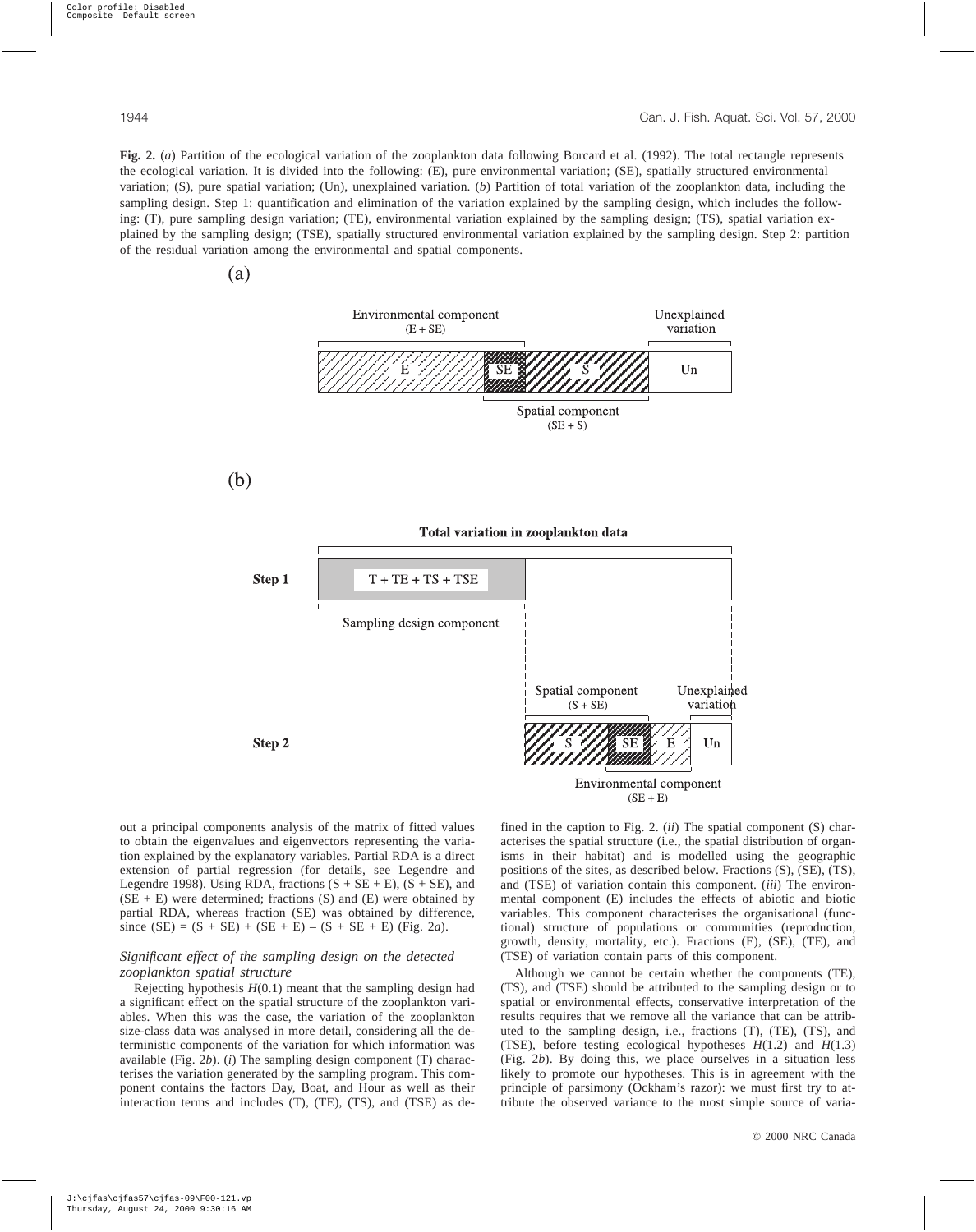**Fig. 3.** Summary of the method for partitioning the measured variation among the spatial and environmental components while controlling for the effect of the sampling design (method 1). Step 1: ANCOVA for each variable  $y_Z$ ,  $x_S$ , and  $x_E$  with the sampling design factors of the general model  $X_T$ . Compute the residual values  $y_{(res)Z}$ ,  $x_{(res)S}$ , and  $x_{(res)E}$  and construct the residual tables  $Y_{(res)Z}$ ,  $X_{(res)S}$ , and **X**<sub>(res)E</sub> in view of the second step. Step 2: RDA and partial RDA to partition the residual variation of zooplankton among the spatial and environmental variables.



tion, which is the sampling design in the present study. In the most extreme case, it would account for all the variation of the response variables, leaving nothing to be explained by our ecological hypotheses.

The first step of the analysis was to find the ANCOVA residuals representing the variation unexplained by the factors of the sampling design for each zooplankton size-class variable, thus eliminating the fraction  $(T + TE + TS + TSE)$  of Fig. 2*b*. The table of residuals was constructed (Fig. 3) and became the new matrix of response variables for the second step of the analysis. Before proceeding with the variance partitioning, it was necessary to also eliminate the effect of the sampling design from the deterministic components. An ANCOVA against the sampling design factors was carried out for each explanatory variable, and residual values were computed; they were assembled into tables of residuals of the environmental and spatial variables. In the second step of the anal-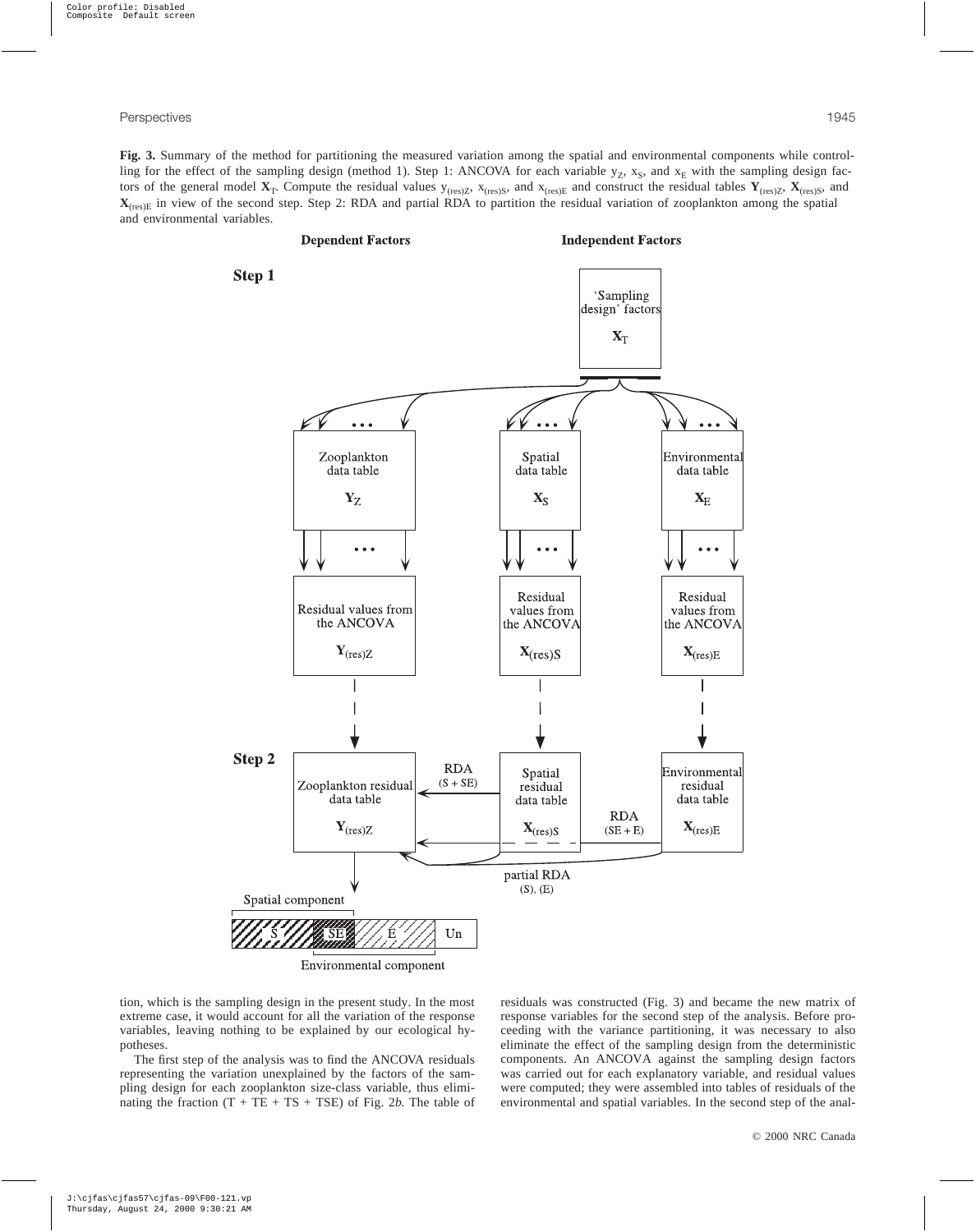| Type of analysis | Matrix of explanatory variables      | Matrix of covariables             | Measured fraction     |
|------------------|--------------------------------------|-----------------------------------|-----------------------|
| RDA(1)           | Sampling design                      |                                   | $(T + TE + TS + TSE)$ |
| Partial RDA (2)  | Environmental (forward selection)    | Sampling design                   | $(E + SE)$            |
| Partial RDA (3)  | Spatial (forward selection)          | Sampling design                   | $(S + SE)$            |
| Partial RDA      | Environmental and spatial            | Sampling design                   | $(S + SE + E)$        |
| Partial RDA      | Sampling design and spatial          | Environmental                     | $(T + TS + S)$        |
| Partial RDA      | Sampling design and<br>environmental | Spatial                           | $(T + TE + E)$        |
| Partial RDA      | Sampling design                      | Environmental and spatial         | (T)                   |
| Partial RDA      | Environmental                        | Sampling design and spatial       | (E)                   |
| Partial RDA      | Spatial                              | Sampling design and environmental | (S)                   |

**Table 2.** Summary of analyses for partitioning the measured variation to obtain fractions (T), (S), (E), (SE), (TE), (TS), and (TSE) where (T), (S), and (E) are sampling design, spatial, and environmental components, respectively.

**Note:** Fractions (T), (S), and (E) are obtained directly from the analyses, whereas fractions (SE), (TE), (TS), and (TSE) are calculated by difference:  $(SE) = (S + SE) + (E + SE) - (S + SE + E)$ ,  $(TE) = (T + TE + E) - (T) - (E)$ ,  $(TS) = (T + TS + S) - (T) - (S)$ , and  $(TSE) = (T + TE + TS + TSE) - (T) - (TE) - (TS)$  or  $(T + TE + TS + TSE) - (T + TE + E) - (T + TS + S) + (T) + (E) + (S)$ . The first three steps are carried out in the order indicated (1, 2, 3), including a forward-selection procedure for steps 2 and 3. The sampling design, environmental, and spatial factors are used as explanatory variables and covariables, respectively, in the RDA and partial RDA runs.

ysis (Fig. 3), these new matrices were used as "environmental variables" in RDA and as "covariables" in partial RDA, allowing partitioning of the residual variation of zooplankton among the environmental and spatial components. Steps 1 and 2, as described here and in Fig. 3, form method 1.

RDA was used to verify the results obtained by ANCOVA and the stacked univariate  $F$  statistic. The factors describing the sampling design in the ANCOVA were encoded and formed the matrix of explanatory variables in RDA. The qualitative factors Day and Boat were binary coded  $(-1, 1)$ ; the number of dummy variables necessary to code for a factor is equal to the number of levels minus 1. The quantitative factor Hour (i.e., the covariable of the ANCOVA) was not recoded. The interaction terms were obtained by multiplying the dummy variables coding for the factors involved in the interaction. The number of dummy variables necessary to code for a factor or an interaction term is equal to the number of its degrees of freedom. We obtained the fraction  $(T +$  $TE + TS + TSE$ ) of the variation explained by the sampling design factors and compared it with the results of the combination of ANCOVA and the stacked univariate *F* statistic. We also used the matrix of sampling design factors as the matrix of covariables in partial RDA runs, in which the environmental and spatial variables, in turn, formed the matrices of explanatory variables. This procedure, called method 2, allowed us to verify the selection of environmental and spatial variables made by the variation partitioning method after controlling for the effect of the sampling design and to quantify the variation generated exclusively by the sampling design (i.e., fraction (T)). Using these results, all the fractions of variation for the available variables could now be determined: (T), (TE), (TS), (TSE), (S), (SE), and (E) (see Table 2). Tests of equality of variances (Sokal and Rohlf 1995) were computed to compare the variances among the four size-classes in each stratum, the variances among the three strata for the total biomass of zooplankton, and the variances among size-classes for the three strata using stacked univariate *F* statistics. The probabilities were examined after Bonferroni correction (Legendre and Legendre 1998).

## **Practical aspects of the statistical analyses**

Before undertaking the analyses, histograms of frequency distributions were produced for all measured variables; a suitable normalisation was calculated for all variables that were not normally or symmetrically distributed using the Kolmogorov–Smirnov test of normality (using the tables corrected by Lilliefors 1967). All phytoplankton and zooplankton variables were normalised by logarithmic transformation, log(100*x*); the constant 100 was used in order to prevent the appearance of negative transformed values. The transformed data were used in all subsequent statistical analyses.

The matrix of response variables contained the transformed biomasses of the four zooplankton size-classes. The matrix of spatial variables was constructed using a polynomial of the Cartesian coordinates (*X*, *Y*) of the sites, as suggested by Legendre (1990). The forward-selection procedure of program CANOCO was used to select the terms of the geographic polynomial that significantly contributed to the explanation of the zooplankton size-classes. In all analyses, the polynomial of degree 4, made of 14 spatial monomials, was used as the starting point of the backward-selection procedure.

Before selecting the environmental variables (abiotic and biotic) to be used in RDA and partial RDA, it was necessary to establish the type of relationship found between the response and explanatory variables. Pearson correlation coefficients combined with scatter diagrams allowed us to determine if the relationships between variables of the two groups were linear; in the case of nonlinear relationships, a polynomial of the environmental variables (containing the centred variables to the powers 1 and 2) was used. Following the forward selection of variables, using in each case the power(s) explaining the largest amount of variation, 20 physical and chemical variables and two morphometric variables were retained to form the matrix of abiotic variables.

While depth is designated as a morphometric variable, it may also be an indicator (proxy variable) for the spatial distribution of fish in the lake; this biological variable is pertinent when studying the spatial distribution of zooplankton size-classes. Fish echolocation data obtained by echosounder in Lake Cromwell during the summer of 1994 (Gaudreau and Boisclair 1998) showed a spatial distribution of fish with low abundances of fish in the pelagic zone and high abundances in the littoral zone.

The matrix of biotic variables contained two size-classes of phytoplankton as well as the density and mean length of *Chaoborus* larvae. The size fraction  $\langle 20 \mu \text{m} \rangle$  represents the edible algae, an important food resource for zooplankton. Depletion of edible algae biomass is generally related to strong zooplankton grazing (e.g., Angeli et al. 1995). The size fraction  $>20 \mu$ m represents the inedible algae; in this fraction, filamentous cyanobacteria may inhibit zooplankton grazing by mechanical interference or toxic effect (Ghadouani et al. 1998). Invertebrate predation by chaoborid larvae zooplankton is also an important factor controlling the zooplankton biomass, especially in humid or fishless lakes (Masson and Pinel-Alloul 1998). *Chaoborus* predation on zoo-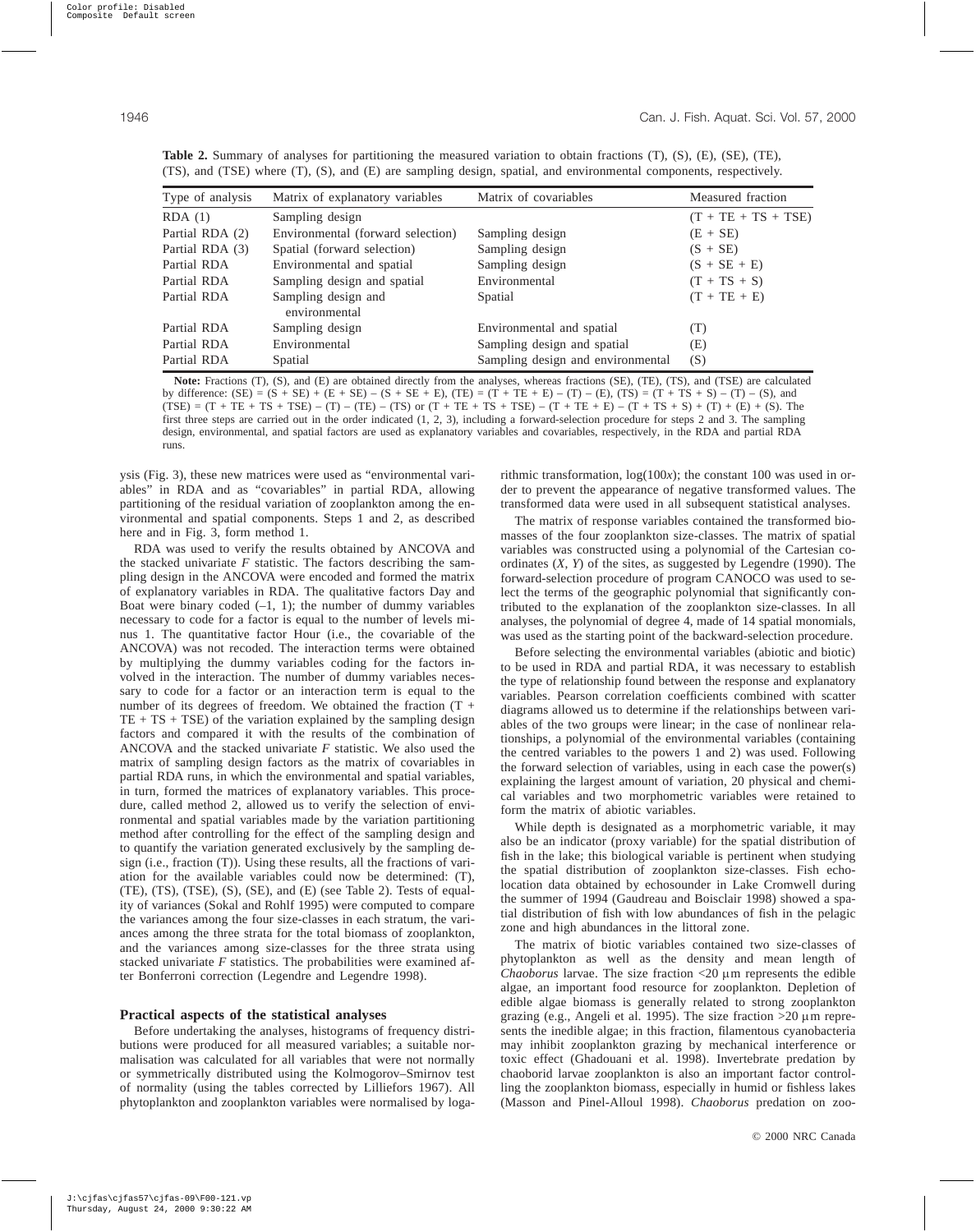**Table 3.** ANCOVA tables to test the hypothesis  $H(0.1)$  of no significant effect of the sampling design on the zooplankton spatial structure for all dependent variables (i.e., the four size-classes of zooplankton), defining a general model for each stratum.  $MS = mean$  square.

| General model of        |                     |    |             |        |                    |
|-------------------------|---------------------|----|-------------|--------|--------------------|
| zooplankton per stratum | Source of variation | df | Type III SS | MS     | <i>F</i> statistic |
| Epilimnion              | Day                 |    | 1.3416      | 1.3416 | $0.7544$ ns        |
|                         | Boat                |    | 2.3996      | 2.3996 | $1.1221$ ns        |
|                         | Hour                |    | 0.0768      | 0.0768 | $0.4717$ ns        |
|                         | Hour $\times$ Day   |    | 1.7783      | 1.7783 | $10.9232**$        |
|                         | Hour $\times$ Boat  |    | 2.1384      | 2.1384 | $13.1351***$       |
|                         | Model               | 5  | 5.3745      | 1.0749 | $6.6026***$        |
|                         | Residual            | 44 | 7.1646      | 0.1628 |                    |
|                         | Total               | 49 | 12.5391     |        |                    |
| Metalimnion             | <b>Boat</b>         |    | 5.7073      | 5.7073 | 20.0820***         |
|                         | Model               |    | 5.7073      | 5.7073 | $20.0820***$       |
|                         | Residual            | 34 | 9.6637      | 0.2842 |                    |
|                         | Total               | 35 | 15.3709     |        |                    |

**Note:** Significant *F* statistics are coded as follows: \*\*\**p*  $\leq$  0.001; \*\**p*  $\leq$  0.01; ns, not significant.

plankton appears to be controlled by both density and size of predators (e.g., Pinel-Alloul 1995).

The limnetic strata were coded in the form of two  $(-1, 1)$ dummy variables; these variables, as well as their interactions with the *X* and *Y* spatial coordinates, were included among the spatial variables in the study of the vertical spatial distribution of zooplankton. These dummy variables were considered to represent a physical forcing variable, since stratification of the water column is generated by temperature and may induce spatial heterogeneity of the zooplankton (Richerson et al. 1978); if this was the case, we expected a strong correlation between temperature and the dummy "strata" variables. The limnetic strata may also been considered as representing spatial variables, since they code for the coordinates of the sampling points along the vertical axis. We also included in the analysis the interactions between the spatial monomials describing the horizontal distribution of the sites and the vertical limnetic strata.

To select the explanatory variables (environmental and spatial) that significantly explained the ecological variation of zooplankton and to partition this variation, we used the forward-selection procedure available in the program CANOCO for RDA. Environmental variables were selected independently of the spatial variables. The selected variables determined the fractions  $(E + SE)$  and  $(S + SE)$ , respectively. We then analysed all selected variables together to determine the fraction  $(S + SE + E)$ . Using the three quantities  $(E + E)$ SE),  $(S + SE)$ , and  $(S + SE + E)$ , the fractions  $(S)$ ,  $(SE)$ , and  $(E)$ were obtained; note that fractions (E) and (S) could also have been obtained directly using partial RDA (Borcard and Legendre 1994). The contribution of each selected variable and that of the whole set of variables were tested by permutation under the full model (ter Braak 1990). The statistical analyses were first carried out along the horizontal axes of the lake (i.e., for the epi-, meta-, and hypolimnion separately) and then along the vertical axis.

ANOVAs and ANCOVAs were carried out using Super-ANOVA™ version 1.11. The program CANOCO<sup>TM</sup> version 3.11 (ter Braak 1990) was used for the RDA and partial RDA.

## **Results**

## **Is there a significant effect of the sampling design on the detected spatial structure of the zooplankton sizeclass data?**

ANCOVA was carried out to test the null hypothesis *H*(0.1) of no significant effect of the sampling design on the spatial structure of the zooplankton size-class data along the horizontal axis, i.e., in the epi-, meta-, and hypolimnion separately, and vertically, i.e., across the three strata.

## *Horizontal spatial structure*

The null hypothesis was rejected for the epi- and metalimnion but not for the hypolimnion. As the null hypothesis *H*(0.1) could not be rejected for the hypolimnion, the null hypothesis  $H(0.2)$  corresponding to hypothesis  $H(1.2)$  that the abiotic factors play a dominant role in determining the horizontal spatial variation of zooplankton was tested using the method of partition of ecological variation of Borcard et al. (1992) (see below).

As a significant effect of the sampling design is identified for the epi- and metalimnion, the variation of the zooplankton size-class data was analysed considering the sampling design component. For these two strata, the general models established after ANCOVA and the stacked univariate *F* statistics show a significant variation generated by the sampling design variables; the coefficients of determination  $(R^2)$  were 0.4286 ( $p < 0.001$ ) for the epilimnion and 0.3713 ( $p <$ 0.001) for the metalimnion (Table 3).

In the epilimnion, the variation generated by the sampling design variables was attributed in great part to the interaction terms Hour  $\times$  Day and Hour  $\times$  Boat ( $R^2 = 0.1418$ ,  $p <$ 0.01 and  $R^2 = 0.1705$ ,  $p < 0.001$ , respectively). This indicated that factors Hour and Day on the one hand and Hour and Boat on the other hand were not independent and that the biomass of zooplankton changed as a function of these effects. For each first-order interaction term, two different effects were found: Hour  $\times$  Day 1 and Hour  $\times$  Day 2 for the interaction Hour  $\times$  Day and Hour  $\times$  Boat 1 and Hour  $\times$  Boat 2 for the interaction Hour  $\times$  Boat; for each effect, the zooplankton biomass was significantly different. The factor Boat is the only factor that generates significant variation in the metalimnion; it amounts to 37.13% ( $p < 0.001$ ) of the total variation measured in this stratum.

Each size-class of epi- and metalimnetic zooplankton is significantly influenced by the sampling design variables (Tables 4 and 5). In the epilimnion, the particular models of ANCOVA are similar to the general ANCOVA model, ex-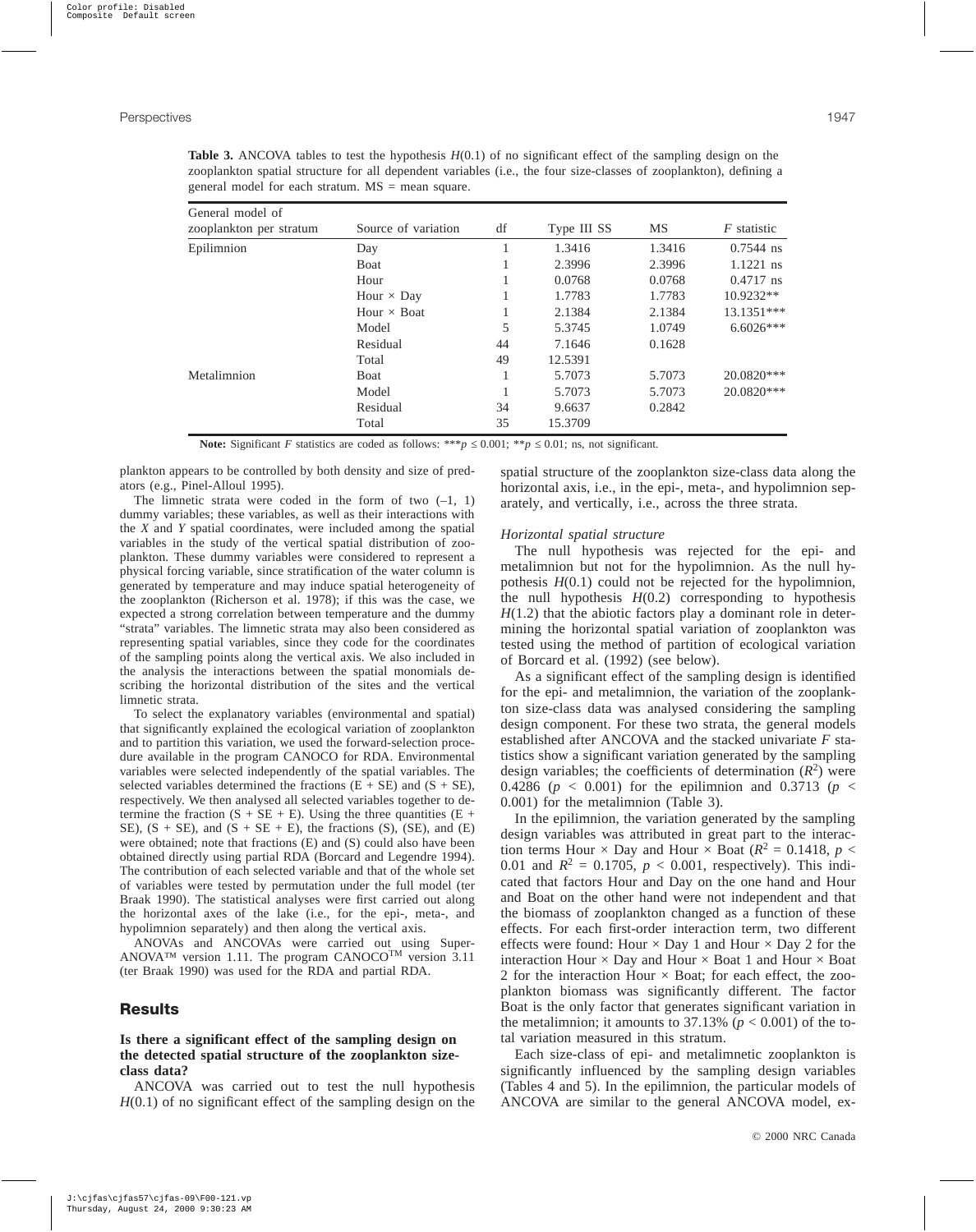| Dependent variable         | Source of variation | df             | Type III SS | <b>MS</b> | $F$ statistic |
|----------------------------|---------------------|----------------|-------------|-----------|---------------|
| Zooplanton $>500 \mu m$    | Day                 | 1              | 0.1116      | 0.1116    | $0.5018$ ns   |
|                            | Boat                | 1              | 0.5657      | 0.5657    | 1.2419 ns     |
|                            | Hour                | 1              | 0.0001      | 0.0001    | $0.0026$ ns   |
|                            | Hour $\times$ Day   | 1              | 0.2224      | 0.2224    | 5.7172*       |
|                            | Hour $\times$ Boat  | $\mathbf{1}$   | 0.4555      | 0.4555    | 11.7095***    |
|                            | Model               | 5              | 1.1021      | 0.2204    | 5.6658***     |
|                            | Residual            | 44             | 1.7129      | 0.0389    |               |
|                            | Total               | 49             | 2.8150      |           |               |
| Zooplanton $202-500 \mu m$ | Day                 | 1              | 0.8043      | 0.8043    | 0.8336 ns     |
|                            | Boat                | 1              | 1.4002      | 1.4002    | 1.0168 ns     |
|                            | Hour                | 1              | 0.0004      | 0.0004    | $0.0056$ ns   |
|                            | Hour $\times$ Day   | 1              | 0.9648      | 0.9648    | 13.5887***    |
|                            | Hour $\times$ Boat  | 1              | 1.3771      | 1.3771    | 19.3958***    |
|                            | Model               | 5              | 2.7231      | 0.5446    | 7.6704 ***    |
|                            | Residual            | 44             | 3.1242      | 0.0710    |               |
|                            | Total               | 49             | 5.8474      |           |               |
| Zooplanton $100-202 \mu m$ | Day                 | 1              | 0.3637      | 0.3637    | $0.8126$ ns   |
|                            | Boat                | $\mathbf{1}$   | 0.2221      | 0.2221    | 7.2238**      |
|                            | Hour                | 1              | 0.0100      | 0.0100    | $0.3249$ ns   |
|                            | Hour $\times$ Day   | $\mathbf{1}$   | 0.4476      | 0.4476    | 14.5602***    |
|                            | Model               | $\overline{4}$ | 0.7071      | 0.1768    | 5.7508***     |
|                            | Residual            | 45             | 1.3833      | 0.0307    |               |
|                            | Total               | 49             | 2.0904      |           |               |
| Zooplanton $53-100 \mu m$  | Day                 | 1              | 0.0980      | 0.0980    | $0.5054$ ns   |
|                            | <b>B</b> oat        | 1              | 0.2563      | 0.2563    | 1.1971 ns     |
|                            | Hour                | $\mathbf{1}$   | 0.0526      | 0.0526    | 2.2383 ns     |
|                            | Hour $\times$ Day   | 1              | 0.1939      | 0.1939    | 8.2511**      |
|                            | Hour $\times$ Boat  | 1              | 0.2141      | 0.2141    | $9.1106**$    |
|                            | Model               | 5              | 0.7504      | 0.1501    | $6.3872***$   |
|                            | Residual            | 44             | 1.0359      | 0.0235    |               |
|                            | Total               | 49             | 1.7863      |           |               |

**Table 4.** Particular models (ANCOVA tables) for each size-class of epilimnetic zooplankton to test the hypothesis  $H(0.1)$  of no significant effect of the sampling design on the zooplankton spatial structure. MS = mean square.

**Note:** Significant *F* statistics are coded as follows: \*\*\**p*  $\leq$  0.001; \**p*  $\leq$  0.01; \**p*  $\leq$  0.05; ns, not significant.

|  |  |  |  |  |  |  |  |  |  | <b>Table 5.</b> Particular models (ANCOVA tables) for the size classes of metalimnetic zooplankton. |  |
|--|--|--|--|--|--|--|--|--|--|-----------------------------------------------------------------------------------------------------|--|
|--|--|--|--|--|--|--|--|--|--|-----------------------------------------------------------------------------------------------------|--|

| Dependent variable         | Source of variation | df | Type III SS | <b>MS</b> | $F$ statistic |
|----------------------------|---------------------|----|-------------|-----------|---------------|
| Zooplanton $>500 \mu m$    | <b>Boat</b>         |    | 0.9545      | 0.9545    | 20.9780***    |
|                            | Residual            | 34 | 1.5480      | 0.0455    |               |
|                            | Total               | 35 | 2.5025      |           |               |
| Zooplanton $202-500 \mu m$ | Boat                |    | 1.7877      | 1.7877    | $22.6291***$  |
|                            | Residual            | 34 | 2.6844      | 0.0790    |               |
|                            | Total               | 35 | 4.4721      |           |               |
| Zooplanton $100-202 \mu m$ | <b>Boat</b>         |    | 1.5769      | 1.5769    | $16.2567***$  |
|                            | Residual            | 34 | 3.2985      | 0.0970    |               |
|                            | Total               | 35 | 4.8754      |           |               |
| Zooplanton $53-100 \mu m$  | <b>Boat</b>         |    | 1.3882      | 1.3882    | 22.1404***    |
|                            | Residual            | 34 | 2.1328      | 0.0627    |               |
|                            | Total               | 35 | 3.5209      |           |               |

**Note:** Significant *F* statistics are coded as follows: \*\*\**p*  $\leq$  0.001; ns, not significant.

cept for size-class  $100-202 \mu m$  for which the variation is mostly due to the Hour  $\times$  Day interaction and to the factor Boat ( $R^2 = 0.2141$ ,  $p < 0.001$  and  $R^2 = 0.1062$ ,  $p < 0.01$ , respectively). For the other three size-classes, the first-order interaction Hour  $\times$  Boat explains the largest fraction of the variation (from 11.99% for size-class 53-100  $\mu$ m to 23.55% for size-class  $202-500 \mu m$ ) followed by the interaction Hour  $\times$  Day (from 7.90% for size-class >500 µm to 16.50% for size-class  $202-500 \mu m$ ). The sampling design variation explains from 33.83% of the variance for size-class 100–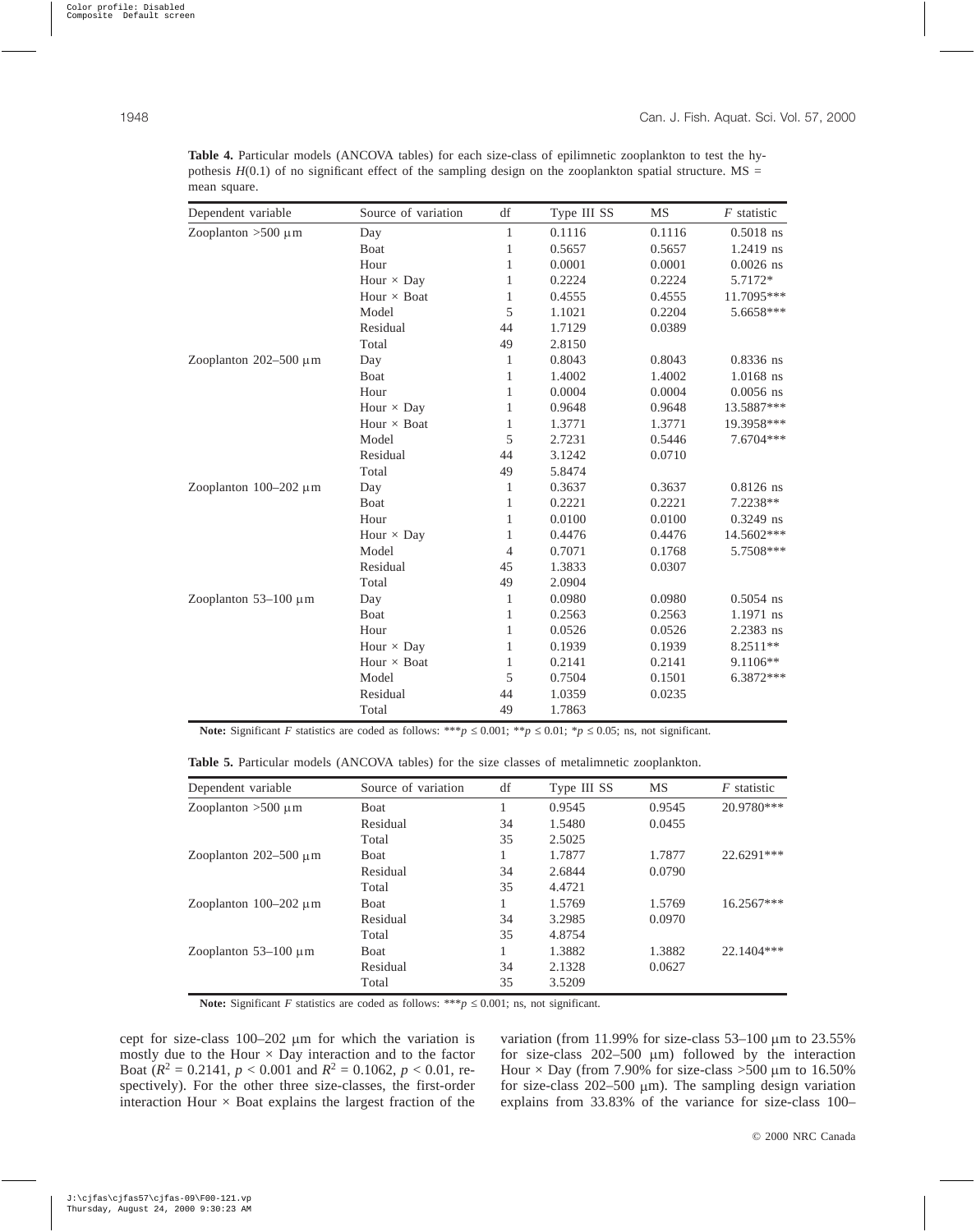|                            | Epilimnion | Metalimnion |          |          |             |               |
|----------------------------|------------|-------------|----------|----------|-------------|---------------|
| Partition of the variation | Method 1   | Method 2    | Method 1 | Method 2 | Hypolimnion | Vertical axis |
| Total variance             | 0.2559     | 0.2559      | 0.4392   | 0.4393   | 0.2834      | 0.3615        |
| % explained                | 69.15      | 69.04       | 71.55    | 71.55    | 75.84       | 73.36         |
|                            | 0.001      | 0.001       | 0.001    | 0.001    | 0.001       | 0.001         |
| $(T + TE + TS + TSE)$      | 42.86      | 42.85       | 37.13    | 37.14    | na          | na            |
|                            | 0.001      | 0.001       | 0.001    | 0.001    |             |               |
| (T)                        | na         | 33.39       | na       | 0.42     | na          | na            |
|                            |            | 0.001       |          | 0.650    |             |               |
| (E)                        | 21.89      | 21.79       | 28.32    | 28.32    | 49.58       | 8.77          |
|                            | 0.001      | 0.001       | 0.001    | 0.001    | 0.001       | 0.121         |
| (S)                        | 0.43       | 0.40        | 3.85     | 3.84     | 6.84        | 11.39         |
|                            | 0.560      | 0.560       | 0.046    | 0.027    | 0.119       | 0.049         |
| (SE)                       | 3.97       | 4.00        | 2.25     | 2.25     | 19.42       | 53.20         |
|                            | 0.002      | na          | 0.005    | na       | 0.001       | 0.001         |
| (TE)                       | na         | 3.73        | na       | 11.51    | na          | na            |
| (TS)                       | na         | 12.24       | na       | $-0.04$  | na          | na            |
| (TSE)                      | na         | $-6.51$     | na       | 25.25    | na          | na            |

**Table 6.** Partitioning of the variation measured for each stratum and vertically across the three strata.

Note: The variation explained by the fractions (expressed as a percentage; probabilities obtained after 999 permutations are in italics) is indicated for methods 1 and 2 for the epi- and metalimnion. The fractions of variation of the hypolimnion and the vertical axis are obtained directly using the variation partitioning method (Borcard et al. 1992). na, not applicable.

% unexplained 30.85 30.96 28.45 28.45 24.16 26.64

202  $\mu$ m to 46.57% for size-class 202–500  $\mu$ m; these fractions are very highly significant  $(p < 0.001)$  (Table 4). Note that the total variance of size-class  $202-500 \mu m$  is much higher than that of the other three size-classes (tests of equality of variances,  $p < 0.006$ ). The model for each sizeclass of metalimnetic zooplankton is the same as the general ANCOVA model. The factor Boat explains from 32.34% of the variance for size-class  $100-202 \mu m$  to 39.97% for sizeclass  $202-500 \mu m$  (Table 5); neither the total variances nor the sampling design variances differ significantly among size-classes. The analyses show that more than 37% of the total measured variation in the epi- and metalimnion is explained by the sampling design. The differences between the total variances and between the sampling design variances of the two strata are not significant.

#### *Vertical spatial structure*

The hypothesis  $H(0.1)$  of no significant effect of the sampling design on the spatial structure of the zooplankton sizeclass data was not rejected for the vertical axis, so the null hypothesis  $H(0.3)$  corresponding to hypothesis  $H(1.3)$  that a combination of abiotic and biotic factors is necessary to explain the vertical spatial variation of zooplankton was tested using the method of partition of ecological variation of Borcard et al. (1992) (see below).

## **Impact of the sampling design on the analysis of the zooplankton spatial structure**

Hypothesis *H*(0.1) was rejected for the epi- and metalimnion; the zooplankton data variation was then analysed after controlling for the effect of the sampling design variables. Hypothesis  $H(0.2)$  corresponding to hypothesis  $H(1.2)$  that the abiotic factors play a dominant role in determining the horizontal spatial variation of zooplankton was tested for both strata using method 1, which combines the ANCOVA, stacked univariate *F* statistic, and the variation partitioning method (Table 6).

The small differences between the results obtained from methods 1 and 2 for the epi- and metalimnion are caused by the stacked univariate  $F$  statistic. It does not take into account the covariances between the size-classes of zooplankton, whereas RDA and partial RDA used in method 2 take these covariances into account. However, the spatial and environmental variables selected by the two methods are the same as well as the fractions  $(T + TE + TS + TSE)$ ,  $(E)$ ,  $(S)$ , (SE), and (Un) and their probabilities.

In the epi- and metalimnion, the variation after controlling for the sampling design effect (i.e., elimination of fraction  $(T + TE + TS + TSE)$ ) is explained mainly by the spatially unstructured environmental fraction (E), indicating that the influence of these variables remains the same independently of the positions of the sites. Whereas the unexplained spatial variation, fraction (S), is not significant in the epilimnion and is slight in the metalimnion, a small significant fraction of variation is explained by the spatially structured component of the environmental variables, fraction (SE) (Fig. 4). Therefore, in both strata, the spatial component of the zooplankton variation is slight (epilimnion:  $(S + SE) = 4.40\%$ ,  $p = 0.03$ ; metalimnion:  $(S + SE) = 6.10\%$ ,  $p = 0.012$ ).

If we consider the partitioning of  $(T + TE + TS + TSE)$ into fractions (T), (TE), (TS), and (TSE) obtained by method 2, we observe that the partitioning of this fraction is not the same in the two strata (Table 6). In the epilimnion, fraction (T) explains  $33.39\%$  ( $p = 0.001$ ) of the total variation, whereas this fraction is 0.42% and not significant in the metalimnion; therefore, the variation generated exclusively by the sampling design (i.e., the factors Day, Boat, and Hour and theirs interactions) is important in the upper layer and nonexistent in the other strata. However, fraction (TSE) is high in the metalimnion (25.25%) as well as fraction (TE), which explains 11.51% of the total variation; this means that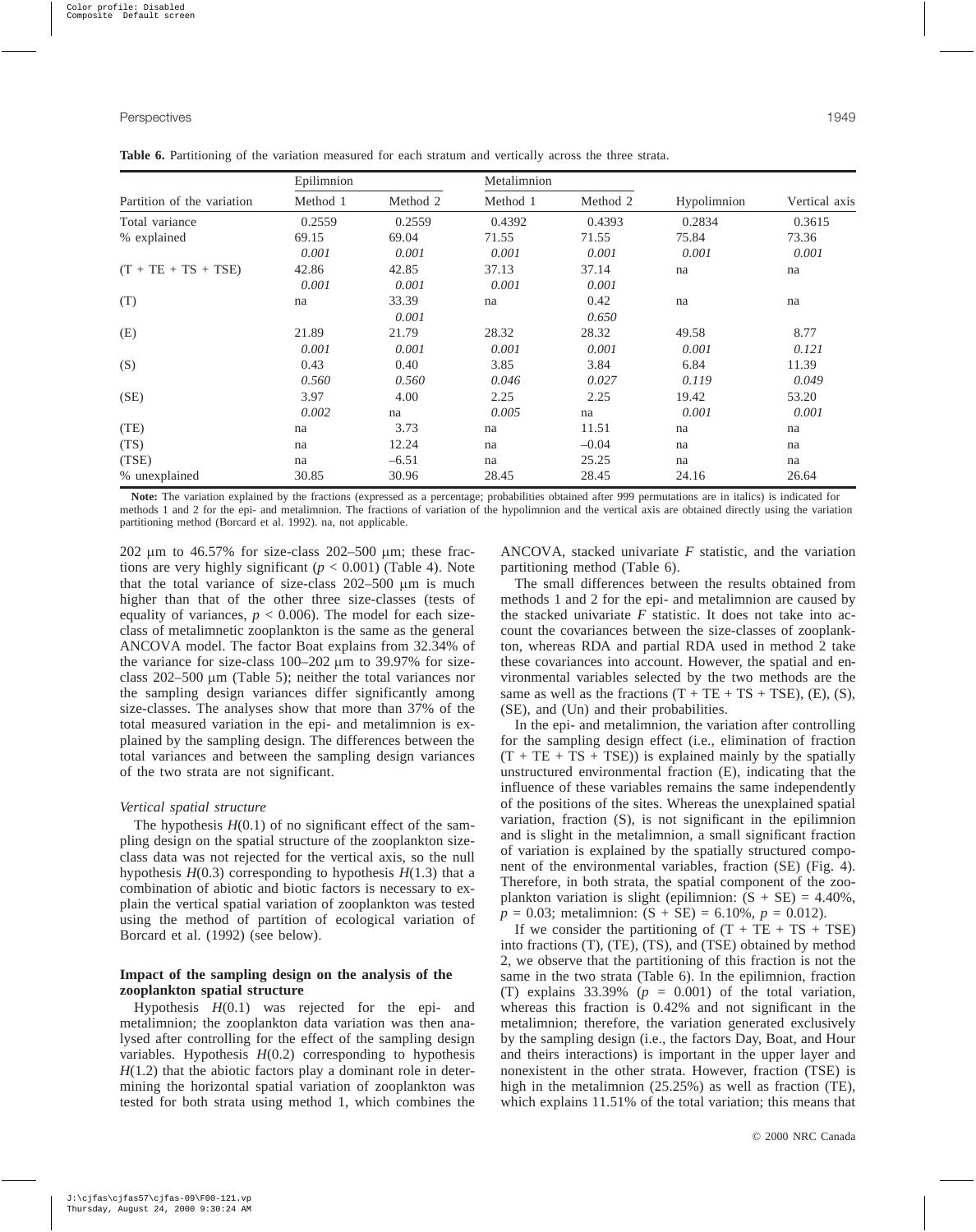part of the observed environmental variation explained by the environmental variables is influenced by the factor Boat, which dominates the ANCOVA in this stratum (Table 3). These fractions are small in the epilimnion, even negative in the case of (TSE); fraction (TS) explains 12.24% of the total variation, meaning that part of the spatial heterogeneity of the zooplankton is explained by the sampling design factors. Fractions (TS) in the metalimnion and (TSE) in the epilimnion, which are obtained by subtraction (see above) and not by estimating an explicit parameter, are negative. A negative fraction, e.g., (TS) in the metalimnion, indicates that the spatial and sampling design variables, taken together, explain the response variables (i.e., the four sizeclasses of zooplankton) better than the sum of the individual effects of these factors. This is due to the fact that one or the other (or both) of these groups of explanatory variables has a positive as well as a negative effect on the response variables, one of them being direct and the other indirect (Legendre and Legendre 1998).

These results show that the sampling design generated a high amount of variation in the epilimnion zooplankton, the other important part of the variation being explained exclusively by the environmental variables. In the metalimnion, the measured variation was largely environmental, but the factor Boat generated some environmental and spatially structured environmental variation.

#### **Spatial structure of the zooplankton size-class data**

The results obtained from method 1 were verified using method 2; both sets of results are presented in Table 6. For the horizontal and vertical axes, the total variation explained by each model is higher than 69% and is always highly significant ( $p < 0.001$ ).

#### *Horizontal spatial structure*

Tests of equality of variances showed that the "total variances" of the three horizontal layers are not significantly different. The "ecological variance" (i.e., fractions (E) and (SE)) was, however, smaller in the epilimnion (mean square  $(MS) = 0.0670$ ) than in the other analyses (metalimnion:  $MS = 0.1512$ , comparison with the epilimnion:  $p < 0.01$ ; hypolimnion:  $MS = 0.2149$ , comparison with the epilimnion:  $p < 0.01$ ; results not shown in the tables). However, the difference between the meta- and hypolimnion is not significant.

The spatial heterogeneity of the zooplankton (i.e., fraction  $(S + SE)$ ) is slight in the horizontal strata, except in the hypolimnion (Fig. 4). The epilimnetic spatial variance (fraction  $(S + SE)$ : MS = 0.0113 for the epilimnion) is smaller than in the metalimnion ( $\text{MS} = 0.0268$ , comparison with the epilimnion:  $p < 0.01$ ) and hypolimnion (MS = 0.0744, comparison with the epilimnion:  $p < 0.001$ ), whereas the metaand hypolimnion show no significant difference. The "pure" spatial variation is small and not significant in the epilimnion and small and marginally significant in the metalimnion; this may indicate that the processes that generate spatial heterogeneity are well captured by the other variables included in the analysis for these two strata. The environmental variables (E) provide the main explanation for the zooplankton variation; they explain  $49.58\%$  ( $p < 0.001$ ) of the hypolimnetic variation. In the upper strata, the environmental variation (E) is higher than 20% ( $p < 0.001$ ).

#### *Vertical spatial structure*

The spatial heterogeneity of the zooplankton is highest (fraction  $(S + SE) = 64.59\%$ ,  $p < 0.001$ ) in the vertical analysis across the three strata (Fig. 4); the dummy variables coding for strata, as well as their interactions with the *X* and *Y* spatial coordinates, were included among the spatial variables coding for this analysis. Part of the spatial heterogeneity, brought out by the spatial polynomial of the geographic (*X*, *Y*) coordinates, is significantly explained by the environmental variables (fraction (SE) = 53.20%,  $p < 0.001$ ). The pure environmental variation (E) is not significant and the pure spatial variation (S) is 11.39% ( $p = 0.049$ ), indicating that some variables generating spatial heterogeneity have not been included in the analysis. Along the vertical axis, the total variance of size-class  $202-500 \mu m$  (MS = 0.1521) is significantly higher than that of size-classes  $>500 \mu m$  (MS = 0.0680, comparison with 202–500  $\mu$ m:  $p < 0.01$ ) and 53–100  $\mu$ m (MS = 0.0676, comparison with 202–500  $\mu$ m: *p* < 0.01).

## **Role of the environmental factors in determining the spatial variation of the zooplankton**

Hypotheses *H*(0.2) and *H*(0.3), corresponding to hypothe-



**Fig. 4.** Partitioning of the variation in the epi-, meta-, and hypolimnion and along the vertical axis. Ttotal represents all components of the sampling design, i.e.,  $(T + TE + TS + TSE)$ . Significant fractions are coded as follows: \*\**p*  $\leq 0.001$ ; \**p*  $\leq 0.01$ ; \**p*  $\leq 0.05$ ; ns,

not significant.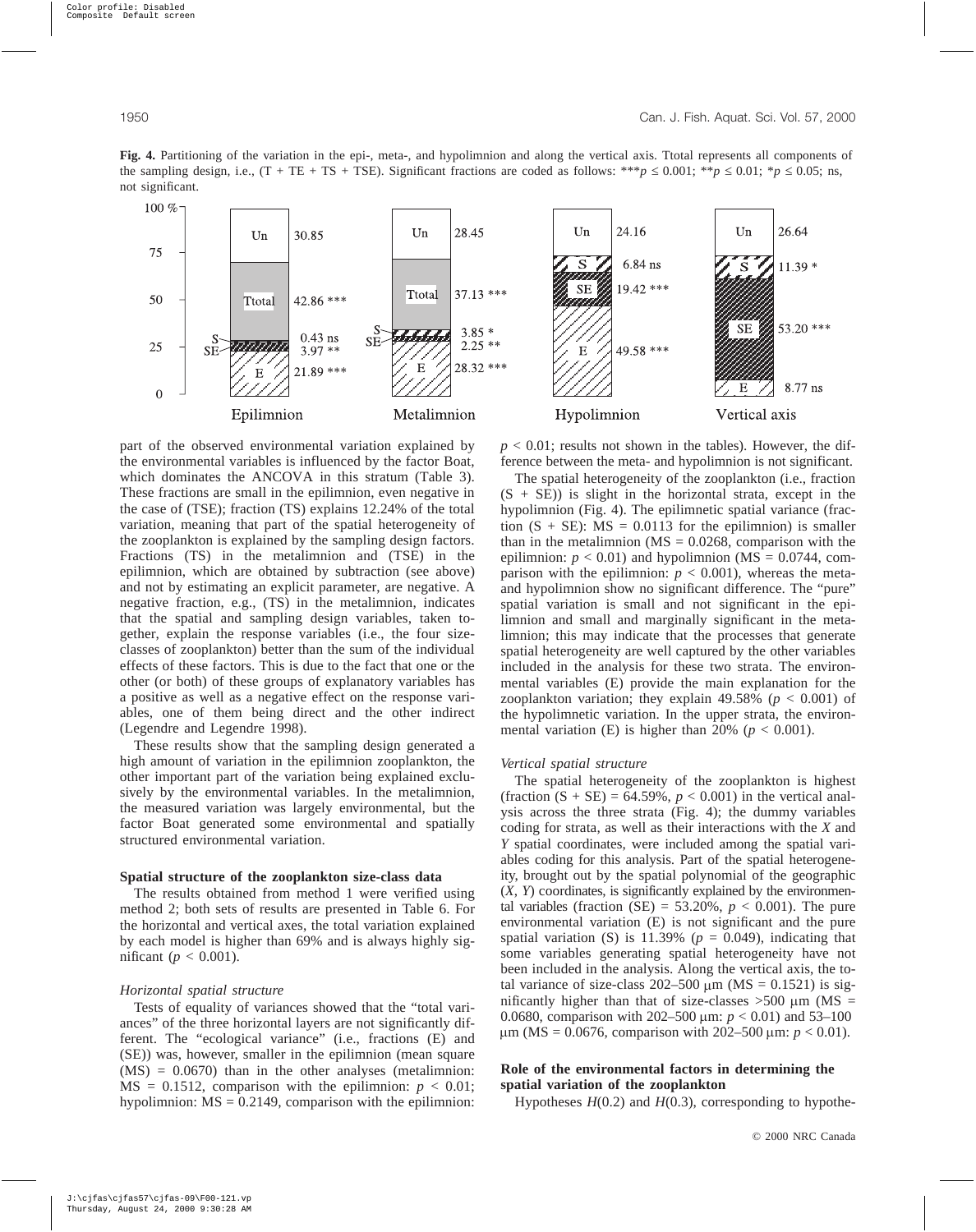sis  $H(1.2)$  that the abiotic factors play a dominant role in determining the horizontal spatial variation of zooplankton, and hypothesis  $H(1.3)$  that a combination of abiotic and biotic factors is necessary to explain the vertical spatial variation of zooplankton, have been tested as a byproduct of the variation partitioning (Table 6). The significant spatial and environmental variables selected during forward selection are presented in Table 7, together with the percentage of the ecological variation that they explain. The order of the variables for each deterministic component in the table is that of their selection by the forward-selection procedure, which was done independently in each group of variables (Table 2).

The description of the zooplankton distribution and the detailed interpretation of the environmental variables explaining zooplankton variation will be the subject of another paper.

## *Were the abiotic factors playing a dominant role in determining the horizontal spatial variation of zooplankton?*

The horizontal spatial heterogeneity of the zooplankton is characterised only by the Cartesian coordinate *X* of the sites; this variable describes the zooplankton distribution along the east–west axis of the lake. The relationships are hyperbolic in the epi- and hypolimnion  $(X^4$  and  $X^2$ , respectively) and sinusoidal in the metalimnion  $(X^3)$  (Table 7). We know from Table 6, however, that in each stratum, zooplankton variation is explained mainly by the nonspatially structured component (E) of the environmental variables, and we observe that the abiotic variables are those that explain the highest amount of environmental variation:  $(Depth)^2$  in the epilimnion (considering maximum depth of the sampling stations as a physical variable),  $(Temperature)^2$  in the metalimnion, and  $(DSI)^2$  in the hypolimnion. Some biotic variables also influence the structure of the zooplankton: chlorophyll *a* of phytoplankton  $>20 \mu m$  in the epilimnion, Depth and  $(Depth)^2$  in the epi- and metalimnion (now considering these variables as indirect indicators of the spatial distribution of fish), and the density of *Chaoborus* larvae in the deepest stratum. The abiotic variables play a predominant role in explaining the spatial variation of the zooplankton, but zooplankton is influenced by a combination of abiotic and biotic variables.

## *Was a combination of abiotic and biotic necessary to explain the vertical spatial variation of zooplankton?*

The vertical spatial heterogeneity of zooplankton is explained by the dummy variables describing the strata and by various multiplicative terms between the Cartesian coordinate *X* and the hypolimnetic stratum (H) characterising simultaneously the vertical and horizontal axes (Table 7). No biotic variables were selected during the forward-selection procedure. This implies that the biotic factors measured during our study do not significantly explain the vertical heterogeneity of zooplankton. So no biotic variable was accepted in the model. On the other hand, a great part of the zooplankton heterogeneity is explained by the abiotic variables. Therefore, hypothesis  $H(0.3)$  that a combination of abiotic and biotic factors is not necessary to explain the vertical spatial variation of zooplankton cannot be rejected. The vertical spatial variation of the zooplankton is influenced only by the

**Table 7.** Sampling design, spatial, and environmental variables contributing significantly to the explanation of the variation measured in the epi-, meta-, and hypolimnion and along the vertical axis.

| Deterministic   | Explanatory                | Explained |
|-----------------|----------------------------|-----------|
| component       | variable                   | variation |
| Epilimnion      |                            |           |
| Sampling design | ANCOVA model               | $0.43***$ |
| Spatial         | $X^4$                      | $0.04**$  |
| Environmental   | $(Depth)^2$                | $0.10***$ |
|                 | pH                         | $0.05**$  |
|                 | (Alkality) <sup>2</sup>    | $0.05**$  |
|                 | Chloro. $>20 \mu m$        | $0.03*$   |
|                 | Conductivity               | $0.03*$   |
| Metalimnion     |                            |           |
| Sampling design | ANCOVA model               | $0.37***$ |
| Spatial         | $X^3$                      | $0.06*$   |
| Environmental   | (Temperature) <sup>2</sup> | $0.11**$  |
|                 | Depth                      | $0.05*$   |
|                 | <b>DOC</b>                 | $0.07**$  |
|                 | $(Depth)^2$                | $0.08**$  |
| Hypolimnion     |                            |           |
| Spatial         | $X^2$                      | $0.26*$   |
| Environmental   | (DSI) <sup>2</sup>         | $0.45**$  |
|                 | Chaoborus density          | $0.24***$ |
| Vertical axis   |                            |           |
| Spatial         | Stratum E                  | $0.03***$ |
|                 | $X^4H$                     | $0.14**$  |
|                 | XH                         | $0.08*$   |
|                 | $X^2H$                     | $0.07*$   |
| Environmental   | Oxygen                     | $0.28**$  |
|                 | Turbidity                  | $0.18***$ |
|                 | pН                         | $0.05*$   |
|                 | $(DOC)^2$                  | $0.05*$   |
|                 | Temperature                | $0.06*$   |

**Note:** ANCOVA model refers to the general models in Table 5. *Xa* represents site coordinates to the power  $a$ ; Chloro. >20  $\mu$ m, chlorophyll  $a$ concentration of phytoplankton  $>20 \mu$ m; E, epilimnion; H, hypolimnion. Probabilities were obtained after 999 permutations; significant fractions are coded as follows: \*\*\**p*  $\leq$  0.001; \**\*p*  $\leq$  0.01; \**p*  $\leq$  0.05; ns, not significant. The percent explained variation is the conditional effect, i.e., after considering the other variables selected in the model.

vertical gradient in temperature, oxygen, turbidity, pH, and  $(DOC)^2$ .

## **Discussion**

## **Variation generated by the sampling design**

The variation generated by the sampling design in the epiand metalimnion may be related to the number of sites; 50 and 36 sites were sampled in the epi- and metalimnion, respectively, whereas there were only 13 sites in the hypolimnion and along the vertical axis. Since the sites were not sampled simultaneously, increasing the number of sites may have caused temporal variation characterised by the factors Day and Hour. The factor Boat may have generated a further spatial artefact caused by the route of the boats visiting the sampling sites in the given sequence (Ibanez 1973). If this is the case, the factor Boat is more like a spatial sampling de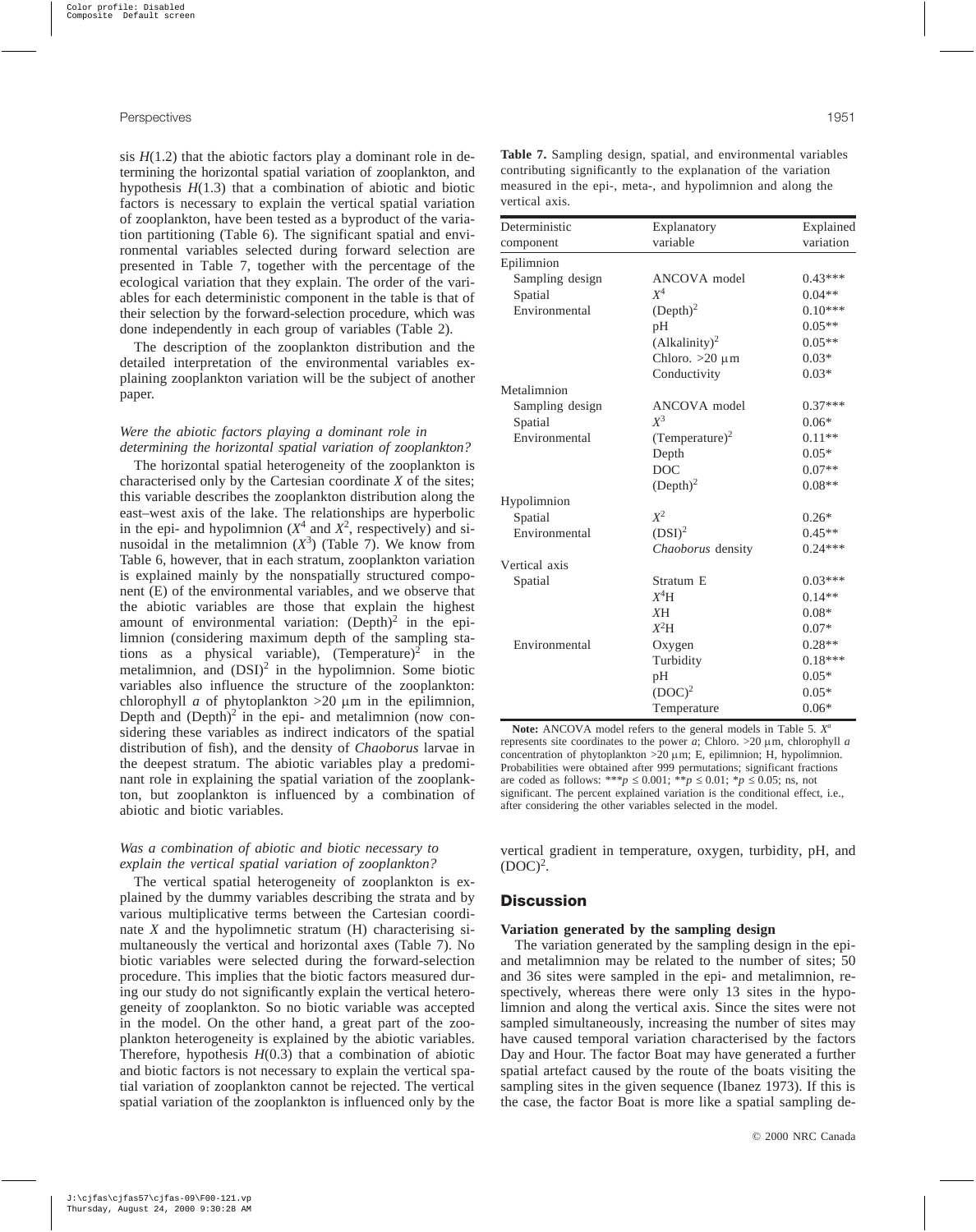sign factor than temporal, and the greater the number of sampled sites, the greater the spatial artefact should be. Patalas and Salki (1993) indicated that the spatial structure of organisms depended on the number of sites sampled in a lake; indeed, more sites sampled in the same lake involves a more accurate measure of the variability. Other authors add that spatial heterogeneity increases rapidly with the extent of the sampling programme (e.g., Patalas 1990); this supports the idea that the design variation generated during sampling may depend on the number of sites. If one cannot reduce the design variation through the sampling strategy, it must be taken into account during the statistical analysis.

The sampling design variation in the metalimnion is explained only by the factor Boat. This may indicate that this part of the variation is a spatial artefact which can explain the importance of fractions (TE), (TS), and (TSE) and the small importance of the pure sampling design fraction. The Boat effect is confounded with the spatial structure described by the spatial variables (fractions (TS) and (TSE)), and it explains environmental variation that is spatially unstructured (i.e., unexplained by the spatial variables), but it remains correlated with the spatial artefact generated by this factor (TE). Moreover, the factor Boat has a positive as well as a negative effect on the response variables; since the correlation is positive with dummy variables Boat 1 and negative with Boat 2 (result not shown in the tables), this might explain the negative fraction (TS). Taking depth-integrated hauls has eliminated vertical heterogeneity, which can vary over short time periods as a result of vertical migrations (Colebrook 1960); this could explain in part the fact that the metalimnetic zooplankton did not show significant temporal variation, so that fraction (T) is small and not significant. The same sampling method has been used in the epilimnion; however, the total sampling design variation is explained by the interaction terms Hour  $\times$  Day and Hour  $\times$  Boat that may characterise not only the spatial artefact but also a temporal variation that could explain the importance of fraction (T) compared with the other fractions. The horizontal temporal variation may be explained by the predation pressure from the fish and (or) the *Chaoborus* larvae and (or) by the source of food. However, only chlorophyll *a* of phytoplankton >20 mm is correlated with the sampling design factors (i.e., interaction term Hour  $\times$  Boat:  $r = 0.594$ ,  $p < 0.0001$ ). This may explain fraction (TE), but it would indicate, in this case, that the horizontal temporal variation is generated by other variables that have not been included in the study.

Zooplankters are able to accomplish diurnal horizontal migrations (Davies 1985), although they have little directional movements horizontally beyond a few metres, whereas they can move by more than 10 m vertically in response to diel changes in light levels or food. The windinduced currents may also generate temporal variation; Pinel-Alloul and Pont (1991) indicated a correlation between wind direction and the spatial distribution of macrozooplankton in Lake Cromwell. To affect the spatial heterogeneity of zooplankton, the windward must be regular. The dominant wind was mostly from the southwest during the 10 days prior to sampling, but the day before sampling, the wind was from the northeast  $(9 \text{ km} \cdot \text{h}^{-1})$ . During the sampling days, it turned southwest again. This could explain the greater concentration of zooplankton in the central part of the lake when the wind was from the north-northeast. Together with the swimming capabilities of the species (Steele 1978), the wind direction change may explain the temporal variation in the epilimnion (i.e., fraction (T)) as well as fraction (TS), which characterised the spatiotemporal variation of the zooplankton. However, since Lake Cromwell is small and sheltered by forest, the changes in wind direction possibly had negligible effects on the distribution of zooplankton. In that case, the sampling design variation would be a complete artefact, since the sampling sites were not the same during the two days and the number of sites sampled in the epilimnion was higher than in the metalimnion. This may have generated a temporal artefact, which is not found in the metalimnion because of the smaller number of sites visited. So the effect of the factor Boat would increase more rapidly with the number of sites sampled than the effects of the factors Day and (or) Hour.

Some studies on the distribution of zooplankton have been carried out at broad temporal and spatial scales (e.g., Gaudy et al. 1995; Masson and Pinel-Alloul 1998). However, in many studies on the spatial structure of organisms where sampling was carried out over a few hours or days, spatial variation analysis has not taken the temporal effect into account because daily and short-term variations were considered negligible (e.g., Gaudy et al. 1995; Lacroix and Lescher-Moutoué 1995). Previous studies in Lake Cromwell showed that the sampling date was not a significant predictor of the spatial heterogeneity of zooplankton, suggesting no short-term effect. On the contrary, the spatial heterogeneity along the vertical axis was found to be related to the hour of sampling (Pinel-Alloul and Pont 1991). However, none of these studies took into account the route of the boat or the interaction that could exist between the factors of the sampling design, and the sampling did not cover the whole lake, since it was carried out in a delimited rectangular area of the lake or along a transect (e.g., Pinel-Alloul and Pont 1991).

## **Impact of the sampling design on the detected zooplankton spatial structure**

If we compare the analyses without and with control for the sampling design effect (Fig. 5), we find that the partition of the measured variation is not the same in the two analyses; nor are the same explanatory variables selected by the forward-selection procedure.

#### *Epilimnetic stratum*

If we had studied the epilimnetic zooplankton variation without controlling for the sampling design, we would have concluded that 75.25% of the measured variation remains unexplained by the environmental and spatial variables, which would indicate that some important processes generating ecological variation have not been included in the study. However, considering the effect of the sampling design, 69.15% of the measured variation is explained by the variables selected. The decrease in unexplained variation demonstrates the importance of the variation generated exclusively by the sampling design (i.e., fraction (T)), showing that fraction  $(S + SE + E)$ , which represents the variation explained by the spatial and environmental variables, does not change in any drastic way (fraction  $(S + SE + E) = 24.75$ and 26.29%, without and after controlling for the sampling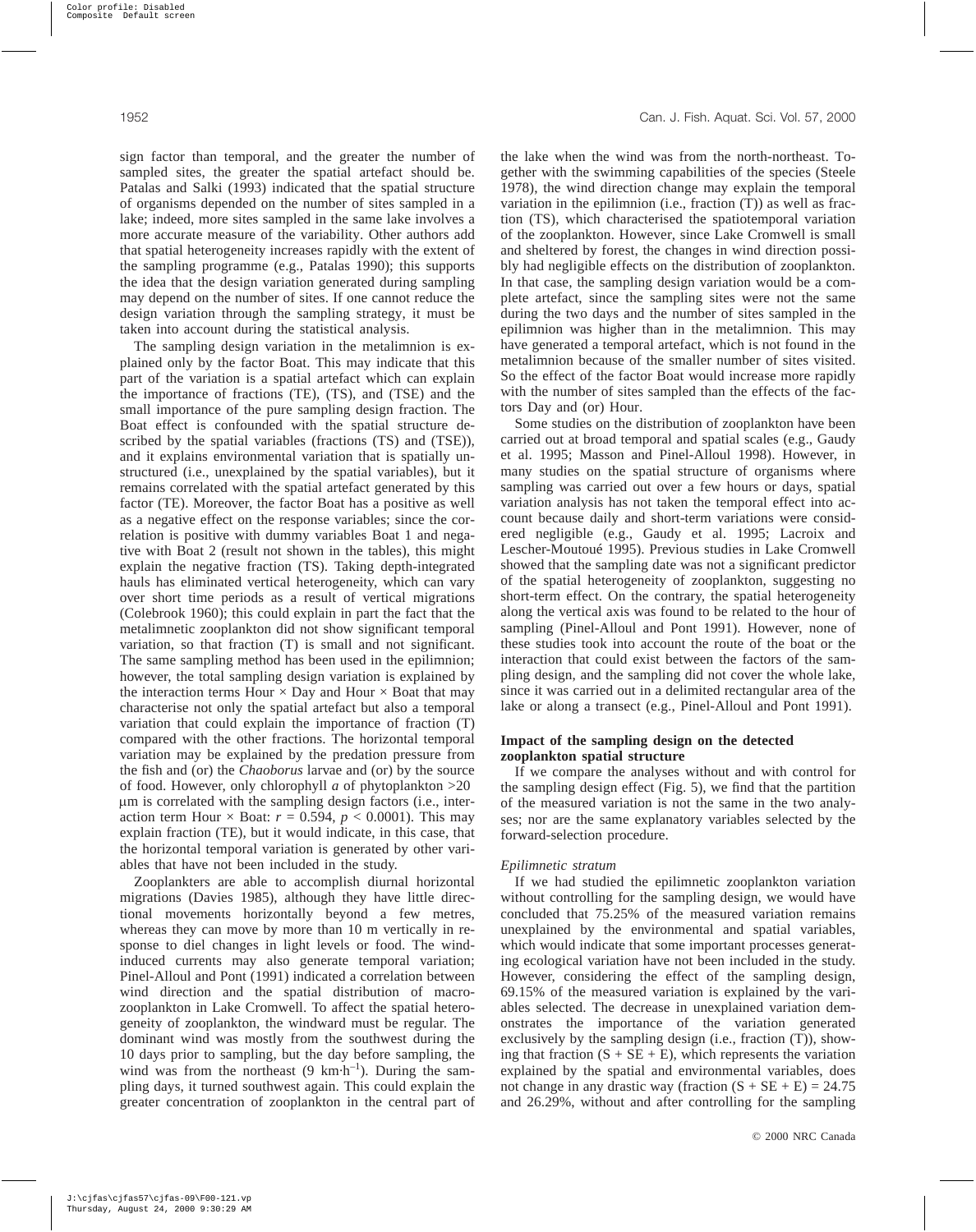**Fig. 5.** Sampling design affecting the analysis of the zooplankton variation. Sampling design, spatial, and environmental factors are the significant variables selected in the analyses. The measured variation represented by the fractions is expressed as a percentage. *X<sup>a</sup>* represents site coordinates to the power *a*; Chloro. >20  $\mu$ m, chlorophyll *a* concentration of phytoplankton >20  $\mu$ m. Significant fractions are coded as follows: \*\*\**p*  $\leq$  0.001; \**p*  $\leq$  0.01; \**p*  $\leq$  0.05; ns, not significant.



design, respectively). This is not the case for the metalimnion (see below).

The pure environmental variation characterising the functional structure of the zooplankton (E) in the epilimnion, which is not significant in the analysis that did not control for the spatial design, now represents 21.89% of the total variation and is significant. The spatial structure of the zooplankton remains unchanged (significant spatial factor *X*<sup>2</sup> in the first analysis and  $X<sup>4</sup>$  in the second) but the environmental variables are not the same; without controlling for the sampling design, conductivity is the main variable explaining the measured variation. In the second model, on the contrary, the environmental variables corroborate most of the conclusions of the previous studies in Lake Cromwell (e.g., Pinel-Alloul and Pont 1991, see below).

#### *Metalimnetic stratum*

Contrary to the epilimnion, the total explained variance remains largely unchanged in the metalimnion, without or after controlling for the sampling design (69.22 and 71.55%, respectively). The pure spatial variation (S) as well as the unexplained (Un) and spatially unstructured (E) environmental variations are unchanged in the two analyses, whereas the ecological spatial variation ((SE):  $2.25\%$ ,  $p < 0.01$ ) is less important than in the analysis without controlling for the sampling design  $(36.82\%, p < 0.01)$ . It corroborates the spatial artefact caused by the factor Boat, which is confounded by the spatial structure of the zooplankton and the nonexistence of a pure sampling design variation (i.e., fraction (T)).

In both strata, controlling for the sampling design decreased the estimated amount of the variation which was attributed to the spatial structure of the zooplankton  $(SE + S)$ , although the effects of the sampling design remain different in the two strata.

#### **Variation of the zooplankton size-class data**

#### *Horizontal variation*

In the horizontal strata, there are no significant differences in total variation (after controlling for the sampling design) among the four size-classes of zooplankton, except for sizeclass 202–500  $\mu$ m (MS = 0.0638) in the epilimnion, which shows a total variation significantly higher than that of sizeclasses 100–202  $\mu$ m (MS = 0.0282, comparison with 202– 500  $\mu$ m:  $p < 0.01$ ) and 53–100  $\mu$ m (MS = 0.0211, comparison with  $202-500 \mu m$ :  $p < 0.001$ ). The heterogeneity among size-classes of zooplankton for the three strata (using stacked univariate *F* statistics) differs in a significant way for size-class  $202-500 \mu m$  (MS = 0.0687); its variation is higher than that of size-classes  $>500 \mu m$  (MS = 0.0409, comparison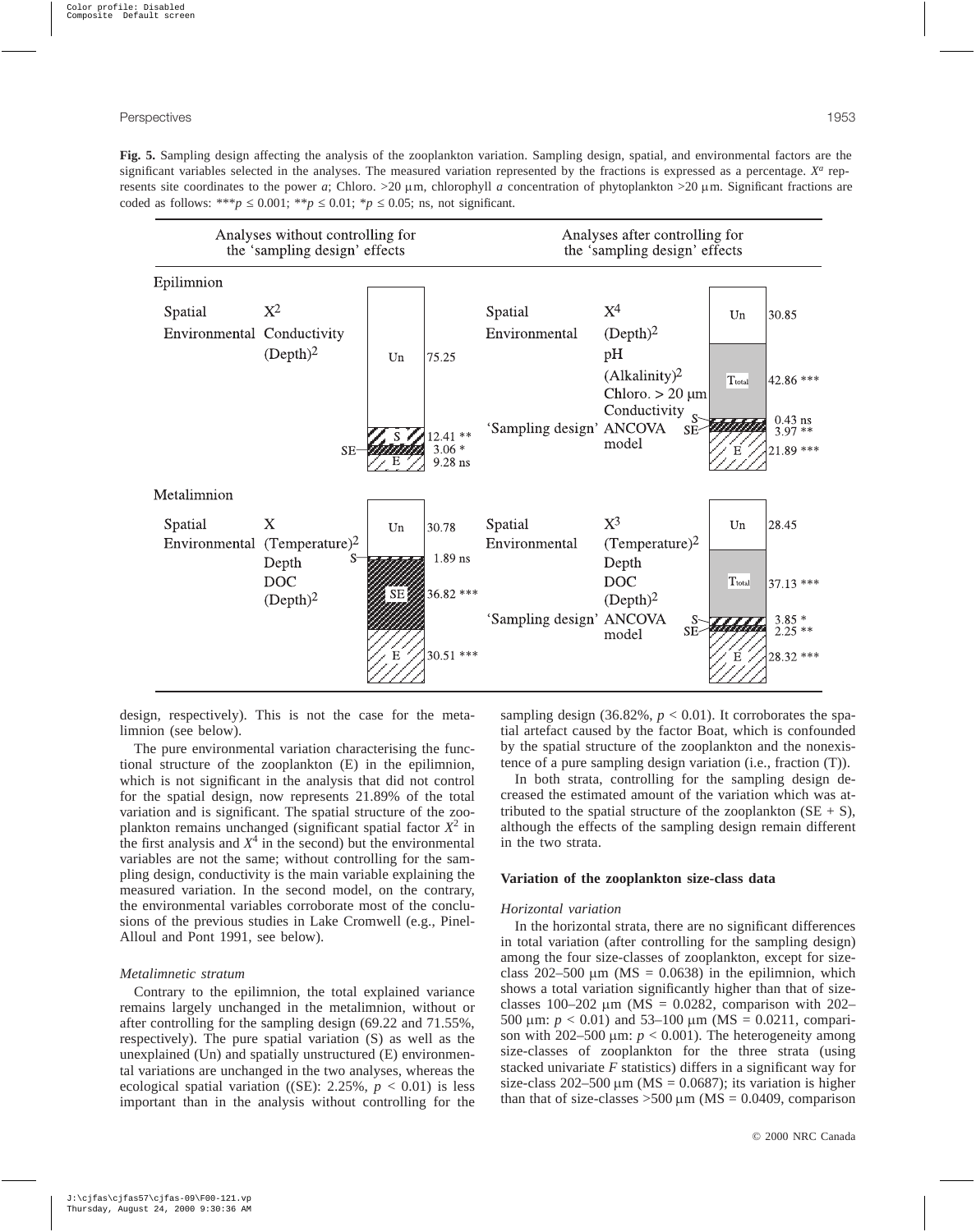with 202–500  $\mu$ m: *p* < 0.01) and 53–100  $\mu$ m (MS = 0.0407, comparison with 202–500  $\mu$ m:  $p < 0.01$ ). The differences could be related to the trophic requirements and swimming capabilities of the species (Steele 1978) and to their patterns of vertical migration (Pinel-Alloul and Pont 1991). Body size has also been considered a specific component of plankton heterogeneity in Lake Cromwell when all zooplankton groups, from small rotifers to large copepods, are included in the analysis (Pinel-Alloul et al. 1988). This could also explain the importance of the sampling design variation of size-class  $202-500 \mu m$  in the epilimnion, which is significantly higher than that of the other size-classes and would suggest that part of the sampling design variation is temporal variation inherent to this size-class rather than an artefact caused by the sampling.

Otherwise, how can one explain the fact that the sampling design effect on this size-class is greater than on the others size-classes? Adaptation specifically associated with horizontal spatial variation may be a major feature in some zooplankton species but not in others (Lewis 1978). Pinel-Alloul and Pont (1991) indicated that the heterogeneity among the macrozooplankton species of Lake Cromwell (which corresponded to sizes  $430-1430 \mu m$  in their study) showed no significant differences on the horizontal axes and with depth over the horizontal axes, whereas a strong species effect was noted along the vertical axis. The differences between the two studies could be due to the range of body sizes of the organisms. In the same study, the authors pointed out that the maximum spatial heterogeneity in relation to population abundanceswas observed along the vertical and not the horizontal axis. However, a stronger aggregation was also observed in the hypolimnion for the total zooplankton whose spatial heterogeneity increased with depth (Pinel-Alloul et al. 1988). Surface turbulence and advective processes in surface waters may have had a randomising effect, whereas thermal stratification may have induced high spatial heterogeneity (Pinel-Alloul and Pont 1991). Moreover, the predation pressure by *Chaoborus* larvae may be higher in deeper waters, yielding aggregation as a predation-avoidance behaviour (e.g., Masson and Pinel-Alloul 1998).

The abiotic variables play an important role in the horizontal spatial variation of zooplankton, except in the epilimnion where the spatial distribution of the zooplankton is also influenced by phytoplankton  $>20 \mu$ m (e.g., Richerson et al. 1978). The ecological variation along the horizontal axes is generated by a combination of the abiotic and biotic variables. Planktivorous fish (*Notropis cornutus*, *Lepomis gibbosus*, and *Exoglossum maxillingua*) occur in greatest concentration in the littoral zone of Lake Cromwell (Pinel-Alloul and Pont 1991). Fish echo-location data obtained by echosounder in Lake Cromwell during the summer of 1994 showed a spatial distribution of fish from the littoral to the pelagic zone with low abundance of fish in the pelagic zone and high abundance in the littoral zone (Gaudreau and Boisclair 1998). The presence of planktivorous fish would explain the smaller spatial heterogeneity in the epilimnion, since the predation pressure seems to be an essential variable in the maintenance of horizontal patterns in zooplankton distributions (e.g., Gliwicz and Rybowska 1992). Two species of *Chaoborus* are present in Lake Cromwell: *Chaoborus*

*flavicans* is more or less restricted to the littoral zone, whereas *Chaoborus punctipennis* inhabits the pelagic zone, where its highest density is  $3374$  individuals $\cdot$ m<sup>-2</sup> (Harper and Cloutier 1986). The *Chaoborus* larvae move deeper with age (Fedorenko and Swift 1972); that may explain the influence of *Chaoborus* larvae density on the zooplankton community in the hypolimnion.

#### *Vertical variation*

The vertical heterogeneity of the zooplankton data is explained exclusively by the abiotic variables and not by a combination of the abiotic and biotic variables, as was assumed by our hypothesis  $H(1.3)$ . All sites analysed along the vertical axis are pelagic and their number is small (13 sites) due to the morphology of the lake. The 26.64% unexplained vertical variation indicates that others biotic factors that were not considered during the study could explained the vertical heterogeneity of zooplankton. However, the environmental variables inducing environmental and spatial heterogeneity of the zooplankton are in agreement with the results of previous studies conducted in Lake Cromwell (Pinel-Alloul et al. 1988; Pinel-Alloul and Pont 1991). Our results support the idea that physical stratification is at the origin of the biological heterogeneity among strata (Richerson et al. 1978).

In conclusion, in ecological field studies, visiting prelocated sites in some random order (Ibanez 1973) or sampling all sites simultaneously are certainly the best sampling strategies, but they are utterly unrealistic for field studies. Any other sampling strategy is not random and introduces dependencies among the observations, which must be taken into account during the following phases of analysis and interpretation of the data. The magnitude of this effect depends, however, on the generation time or the ability of the organisms to move relative to the duration of the sampling campaign.

Most sampling designs through geographic space cannot guarantee a correct estimation of the spatial variation of a set of variables. We must always ask what is the real nature of the variation measured using our sampling design. The design may modify in a significant way the study of the spatial variation of a community and of the contribution of the environmental variables sampled concomitantly. The first step is to take into account a possible effect of the sampling design and thus not consider a priori the daily or short-term temporal variation as well as the route of the boats as negligible artefacts without testing this hypothesis. If a significant effect of the sampling design is found, one must control for it during the following analysis and interpretation of ecological variation.

If the effect of the sampling design is identified during a pilot study (Amanieu et al. 1989; Fortin et al. 1989), an alternative solution is to change the sampling strategy before the full-size study is undertaken. The measured variation depends, however, on the number of sites sampled as well as the duration of the sampling programme. In some research, a large sampling area may be required, so we may not want to limit the sites visited to some small number.

The traditional methods of sampling (Wisconsin plankton net, Clarke–Bumpus sampler, Schindler–Patalas trap) do not permit the filtration of large volumes of water and require an appreciable amount of time to sample a site. In the last two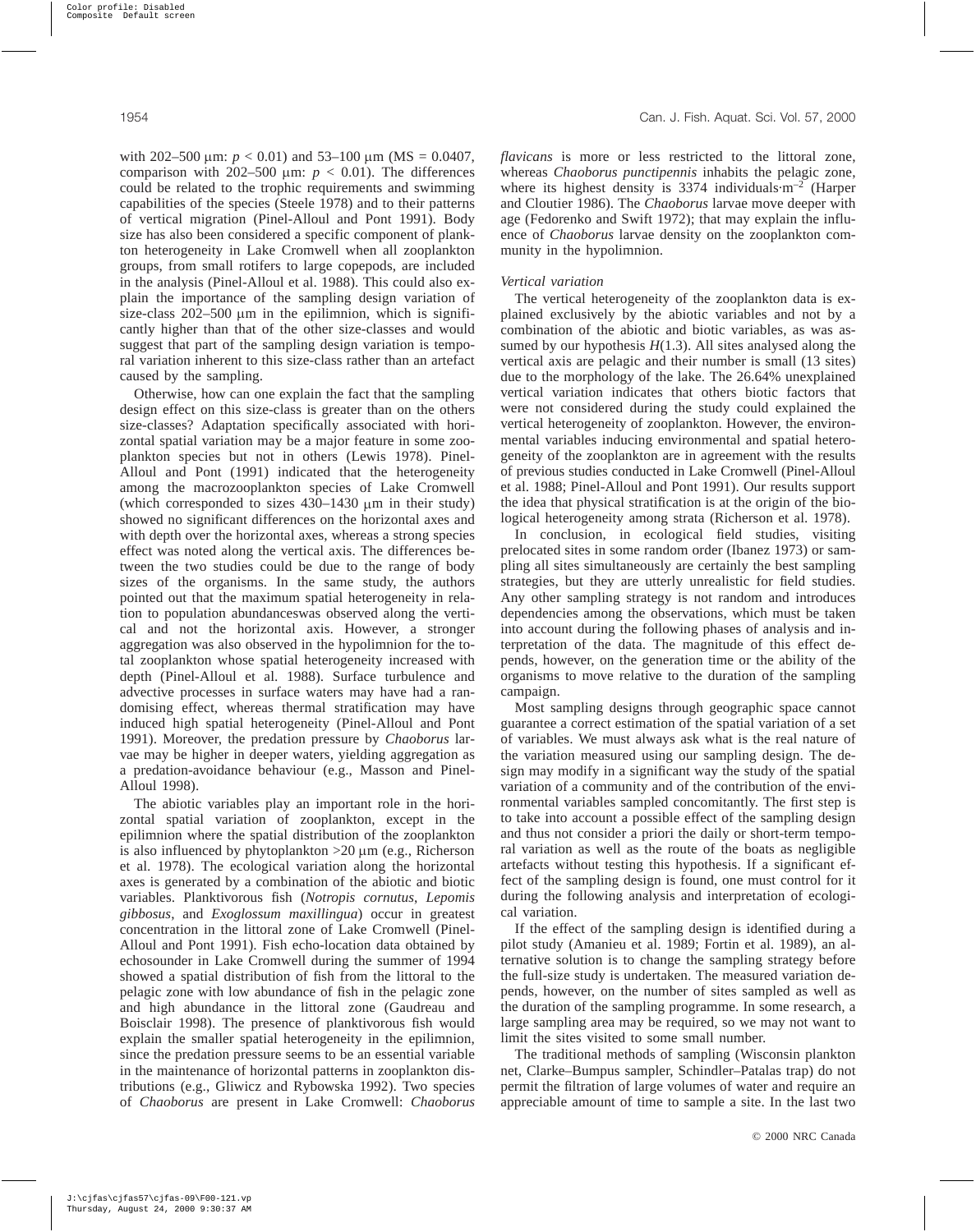decades, four advanced technologies have been developed: acoustic devices, optical plankton counters, video systems, and laser fluorosensors. Although they have limitations, these sampling methods would permit researchers to rapidly cover a large lake surface area (for reviews, see Williamson et al. 1992; Pinel-Alloul 1995). Besides these high-technology methods, motorised pumps seem to be the best sampling gear for volumetric sampling. They permit the filtration of large, controlled volumes of water rapidly and can be manipulated easily in order to obtain integrated water samples covering the scale of a lake (e.g., Rahkola et al. 1994; Lacroix and Lescher-Moutoué 1995).

## **Acknowledgements**

S.M. and B.P.-A. planned and carried out the Lake Cromwell sampling, whereas C.A. and P.L. analysed the data. We are grateful to G. Méthot, C. Blanchard, F. Belisle, J. Gagné, B. Gagné, V. Michard, A. Ghadouani, J.-P. Amyot, and C. Pickett for field and laboratory assistance. M.J. Anderson (University of Sydney) offered useful advice during data analysis. This study was supported by NSERC grants OGP0007738 to P.L. and OGP0000225 to B.P.-A. and FCAR grants 97-ER-0641 and 97-ER-013 to the GRIL research group. This is a contribution of the Groupe de recherche interuniversitaire en Limnologie et en Environnement Aquatique of Université Montréal, Québec, Qué. The hospitality, thanks to Dr. Daniel Lunn, of Worcester College in Oxford, where an intermediate draft of this manuscript was written, is gratefully acknowledged.

## **References**

- Amanieu, M., Legendre, P., Troussellier, M., and Frisoni, G.-F. 1989. Le programme Écothau: théorie écologique et base de la modélisation. Oceanol. Acta, **12**: 189–199.
- Angeli, N., Pinel-Alloul, B., Balvay, G., and Ménard, I. 1995. Diel patterns of feeding and vertical migration in daphnids and diaptomids during the clear water phase in Lake Geneva (France). Hydrobiologia, **300/301**: 163–184.
- Bollens, S.M., and Frost, B.W. 1989. Predator-induced diel vertical migration in a planktonic copepod. J. Plankton Res. **11**: 1047–1065.
- Borcard, D., and Legendre, P. 1994. Environmental control and spatial structure in ecological communities: an example using oribatid mites (Acari, Oribatei). Environ. Ecol. Stat. **1**: 37–61.
- Borcard, D., Legendre, P., and Drapeau, P. 1992. Partialling out the spatial component of ecological variation. Ecology, **73**: 1045–1055.
- Butorina, L.G. 1986. On the problem of aggregations of planktonic crustaceans [*Polyphemus pediculus* (L.), Cladocera]. Arch. Hydrobiol. **105**: 355–386.
- Byron, E.R., Whitman, P.T., and Goldman, C.R. 1983. Observation on copepod swarms in Lake Takoe. Limnol. Oceanogr. **28**: 378–382.
- Colebrook, J.M. 1960. Plankton and water movements in Lake Windermere. J. Anim. Ecol. **29**: 217–240.
- Davies, J. 1985. Evidence for a diurnal horizontal migration in *Daphnia hyalina lacustris* Sars. Hydrobiologia, **120**: 103–105.
- De Nie, H.W., Bromley, H.J., and Vijverberg, J. 1980. Distribution patterns of zooplankton in Tjeukemeer, The Netherlands. J. Plankton Res. **2**: 317–334.
- Dutilleul, P. 1998. Incorporating scale in ecological experiments data analysis. *In* Ecological scale. *Edited by* D.L. Peterson and V.T. Parker. Columbia University Press, New York. pp. 387–425.
- Fedorenko, A.Y., and Swift, M.C. 1972. Comparative biology of *Chaoborus americanus* and *Chaoborus trivittatus* in Eunice Lake, British Columbia. Limnol. Oceanogr. **7**: 721–730.
- Fortin, M.-J., Drapeau, P., and Legendre, P. 1989. Spatial autocorrelation and sampling design in plant ecology. Vegetatio, **83**: 209–222.
- Gardner, R.H. 1998. Pattern, process, and the analysis of spatial scales. *In* Ecological scale. *Edited by* D.L. Peterson and V.T. Parker. Columbia University Press, New York. pp. 17–34.
- Gaston, K.J., and McArdle, B.H. 1994. The temporal variability of animal abundances: measures, methods and patterns. Philos. Trans. R. Soc. Lond. Ser. B, Biol. Sci. **345**: 335–358.
- Gaudreau, N., and Boisclair, D. 1998. The influence of spatial heterogeneity on the study of fish horizontal daily migration. Fish. Res. **35**: 65–73.
- Gaudy, R., Verriopoulos, G., and Cervetto, G. 1995. Space and time distribution of zooplankton in a Mediterranean lagoon (Étang de Berre). Hydrobiologia, **300/301**: 219–236.
- Ghadouani, A., Pinel-Alloul, B., Zhang, Y., and Prepas, E. 1998. Relationships between zooplankton community structure and phytoplankton in two lime-treated eutrophic hardwater lakes. Freshwater Biol. **39**: 775–790.
- Gliwicz, Z.M., and Rybowska, A. 1992. 'Shore avoidance' in zooplankton: a predator-induced behavior or predator-induced mortality? J. Plankton Res. **14**: 1331–1342.
- Haney, J.K., and Hall, D.J. 1975. Diel vertical migration and filterfeeding activities of *Daphnia*. Arch. Hydrobiol. **75**: 413–441.
- Harper, B.P., and Cloutier, L. 1986. Spatial structure of the insect community of a small dimictic lake in the Laurentians (Québec). Int. Rev. Gesamten Hydrobiol. **71**: 655–685.
- Herwig, B.R., and Schindler, D.E. 1996. Effects of aquatic insect predators on zooplankton in fishless ponds. Hydrobiologia, **324**: 141–147.
- Ibanez, F. 1973. Méthode d'analyse spatio-temporelle du processus d'échantillonnage en planctonologie, son influence dans l'interprétation des données par l'analyse des composantes principales. Ann. Inst. Océanogr. **49**: 83–111.
- Jordan, I.T., Ross, P.E., and Pinel-Alloul, B. 1988. Seasonal variations in phytoplankton size structure in Lake Cromwell (Laurentian Shield), Quebec. Hydrobiologia, **169**: 167–182.
- Keller, W., and Yan, N.D. 1991. Recovery of crustacean zooplankton species richness in Sudbury area lakes following water quality improvements. Can. J. Fish. Aquat. Sci. **48**: 1635–1644.
- Lacroix, G., and Lescher-Moutoué, F. 1995. Spatial patterns of planktonic microcrustaceans in a small shallow lake. Hydrobiologia, **300/301**: 205–217.
- Lauridsen, T.L., and Buenk, I. 1996. Diel changes in the horizontal distribution of zooplankton in the littoral zone of two shallow eutrophic lakes. Arch. Hydrobiol. **137**: 161–176.
- Legendre, P. 1990. Quantitative methods and biogeographical analysis. *In* Evolutionary biogeography of the marine algae of the North Atlantic. *Edited by* D.J.Garbary and R.G. South. NATO ASI Series. Vol. G 22. Springer-Verlag, Berlin. pp. 9–34.
- Legendre, P. 1993. Spatial autocorrelation: trouble or new paradigm? Ecology, **74**: 1659–1673.
- Legendre, P., and Legendre, L. 1998. Numerical ecology. 2nd English ed. Elsevier Science Publishers BV, Amsterdam, The Netherlands.
- Legendre, P., Thrush, S.F., Cummings, V.J., Dayton, P.K., Grant, J., Hewitt, J.E., Hines, A.H., McArdle, B.H., Pridmore, R.D., Schneider, D.C., Turner, S.J., Whitlatch, R.B., and Wilkinson, M.R. 1997. Spatial structure of bivalves in a sandflat: scale and generating processes. J. Exp. Mar. Biol. Ecol. **216**: 99–128.